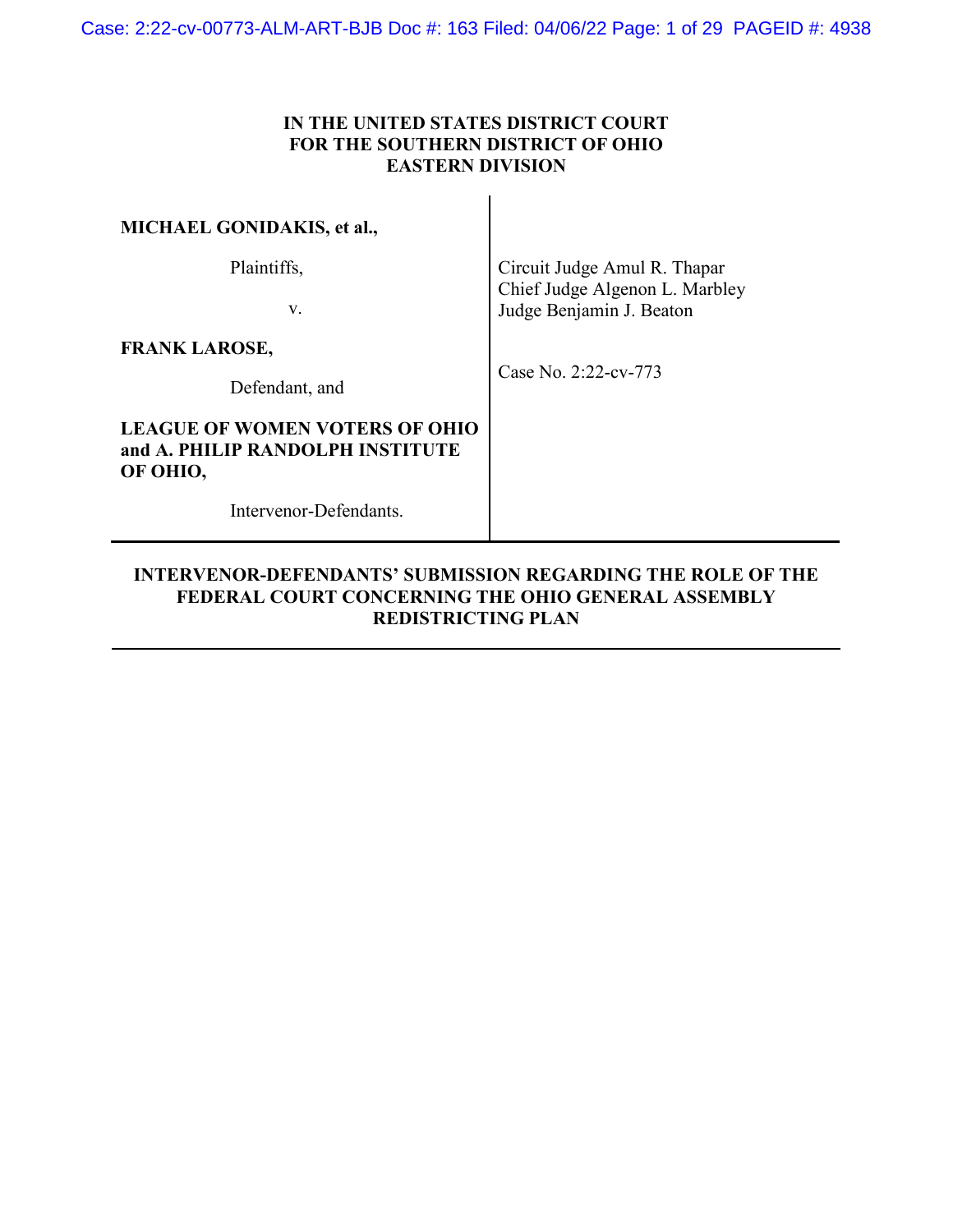# **Table of Contents**

| I.   |                                                                                                                      |                  |                                                                    |                                                                                                                                 |  |  |  |
|------|----------------------------------------------------------------------------------------------------------------------|------------------|--------------------------------------------------------------------|---------------------------------------------------------------------------------------------------------------------------------|--|--|--|
| II.  | IF THE GENERAL ASSEMBLY DOES NOT ACT BY APRIL 20, 2022 THIS<br>COURT SHOULD MOVE THE PRIMARY DATE TO AUGUST 2, 20223 |                  |                                                                    |                                                                                                                                 |  |  |  |
| III. | PLAINTIFFS PRELIMINARY INJUNCTION MOTION SHOULD BE                                                                   |                  |                                                                    |                                                                                                                                 |  |  |  |
|      | A.                                                                                                                   |                  |                                                                    |                                                                                                                                 |  |  |  |
|      |                                                                                                                      | 1.               | The Third Plan cannot be enacted because it was invalidated by the |                                                                                                                                 |  |  |  |
|      |                                                                                                                      | 2.               | There is no basis for preempting the ruling of the Supreme Court   |                                                                                                                                 |  |  |  |
|      |                                                                                                                      | 3.               |                                                                    | The Third Plan was invalidated for substantial reasons: it fails to<br>comply with Article XI Section 6(A) and 6(B) of the Ohio |  |  |  |
|      |                                                                                                                      |                  | a)                                                                 |                                                                                                                                 |  |  |  |
|      |                                                                                                                      |                  | $\mathbf{b}$                                                       |                                                                                                                                 |  |  |  |
|      |                                                                                                                      | $\overline{4}$ . |                                                                    |                                                                                                                                 |  |  |  |
|      |                                                                                                                      |                  | a)                                                                 | The Fourth Plan Is Substantively Indistinguishable from the                                                                     |  |  |  |
|      |                                                                                                                      |                  | $\mathbf{b}$                                                       |                                                                                                                                 |  |  |  |
|      | <b>B.</b>                                                                                                            |                  |                                                                    | Plaintiffs Will Not Suffer Irreparable Harm if the Third or Fourth Plan Is                                                      |  |  |  |
|      | C.                                                                                                                   |                  |                                                                    |                                                                                                                                 |  |  |  |
|      | D.                                                                                                                   |                  |                                                                    |                                                                                                                                 |  |  |  |
| IV.  | THERE ARE CONSTITUTIONALLY COMPLIANT ALTERNATIVES THAT                                                               |                  |                                                                    |                                                                                                                                 |  |  |  |
|      | A.                                                                                                                   |                  |                                                                    |                                                                                                                                 |  |  |  |
|      |                                                                                                                      | 1.               |                                                                    | The Independent Plan Was Substantively Completed the Evening<br>of March 28, Before the Court's Midnight Deadline 15            |  |  |  |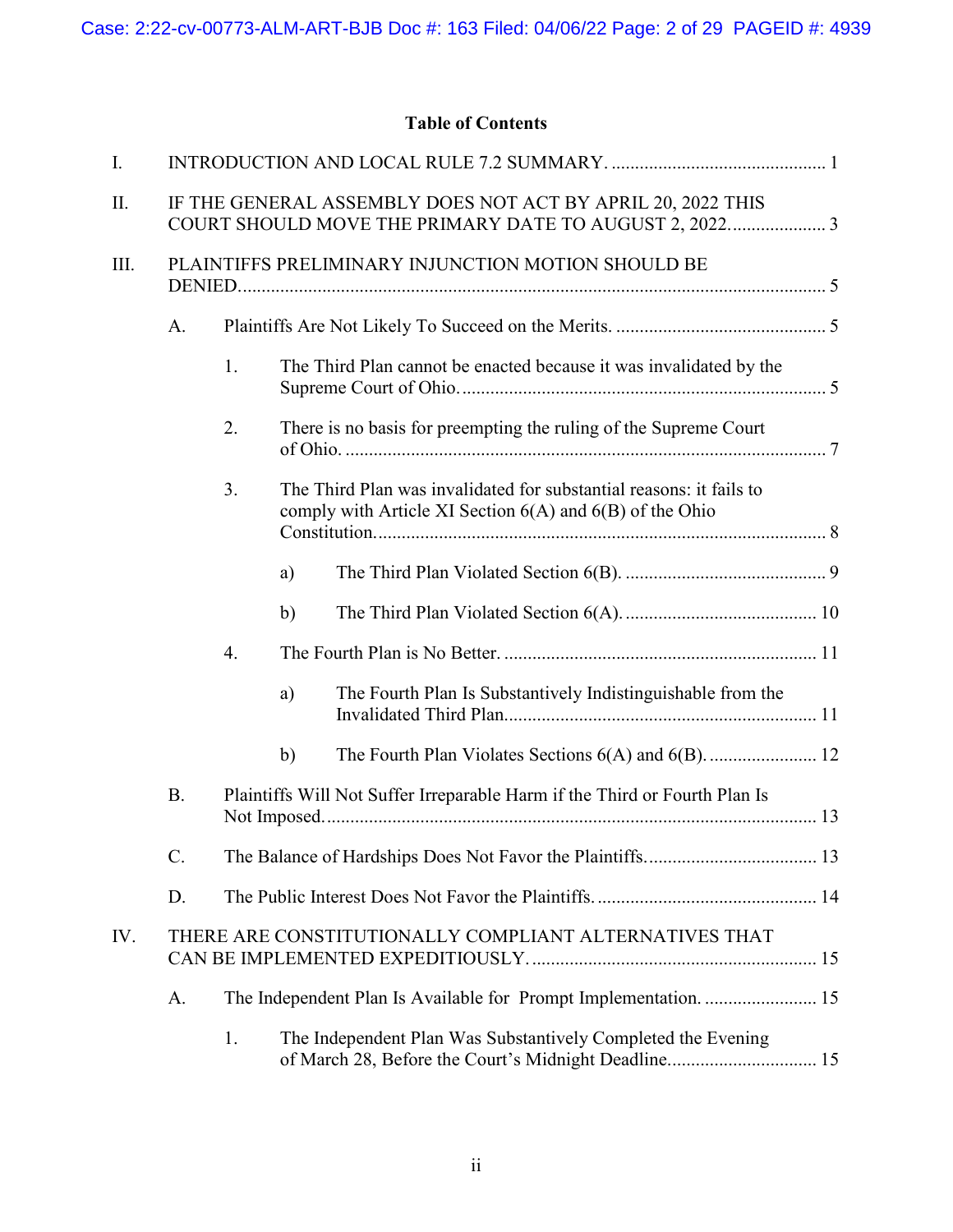|      |           | 2.                                                                                                                                             | Expert Analysis Confirms: the Independent Plan is Substantively                                                                              |  |  |  |  |
|------|-----------|------------------------------------------------------------------------------------------------------------------------------------------------|----------------------------------------------------------------------------------------------------------------------------------------------|--|--|--|--|
|      | <b>B.</b> |                                                                                                                                                | Alternatively, the Court Can Direct the Implementation of the Rodden                                                                         |  |  |  |  |
| V.   |           | THIS COURT SHOULD NOT DIRECT THAT THE 2022 ELECTIONS TAKE                                                                                      |                                                                                                                                              |  |  |  |  |
|      | A.        |                                                                                                                                                | Imposition of the 2011 Plan Would Violate Federal and State Law.  19                                                                         |  |  |  |  |
|      |           | 1.                                                                                                                                             |                                                                                                                                              |  |  |  |  |
|      |           | 2.                                                                                                                                             |                                                                                                                                              |  |  |  |  |
|      | <b>B.</b> |                                                                                                                                                |                                                                                                                                              |  |  |  |  |
| VI.  |           |                                                                                                                                                |                                                                                                                                              |  |  |  |  |
|      | A.        | The State Process Should Be Permitted to Work to an Orderly Conclusion<br>with an April 20 Deadline So That a Valid Plan Can Be Adopted for an |                                                                                                                                              |  |  |  |  |
|      | <b>B.</b> | Growe Does Not Require This Court to Endorse a Deadline for the<br>Completion of the State Process that Results in the Imposition of the Third |                                                                                                                                              |  |  |  |  |
|      | C.        |                                                                                                                                                | As a Fail-Safe in the Event That the Ohio Process Does Not Timely<br>Resolve, This Court Should Promptly Appoint Special Masters to Finalize |  |  |  |  |
| VII. |           |                                                                                                                                                |                                                                                                                                              |  |  |  |  |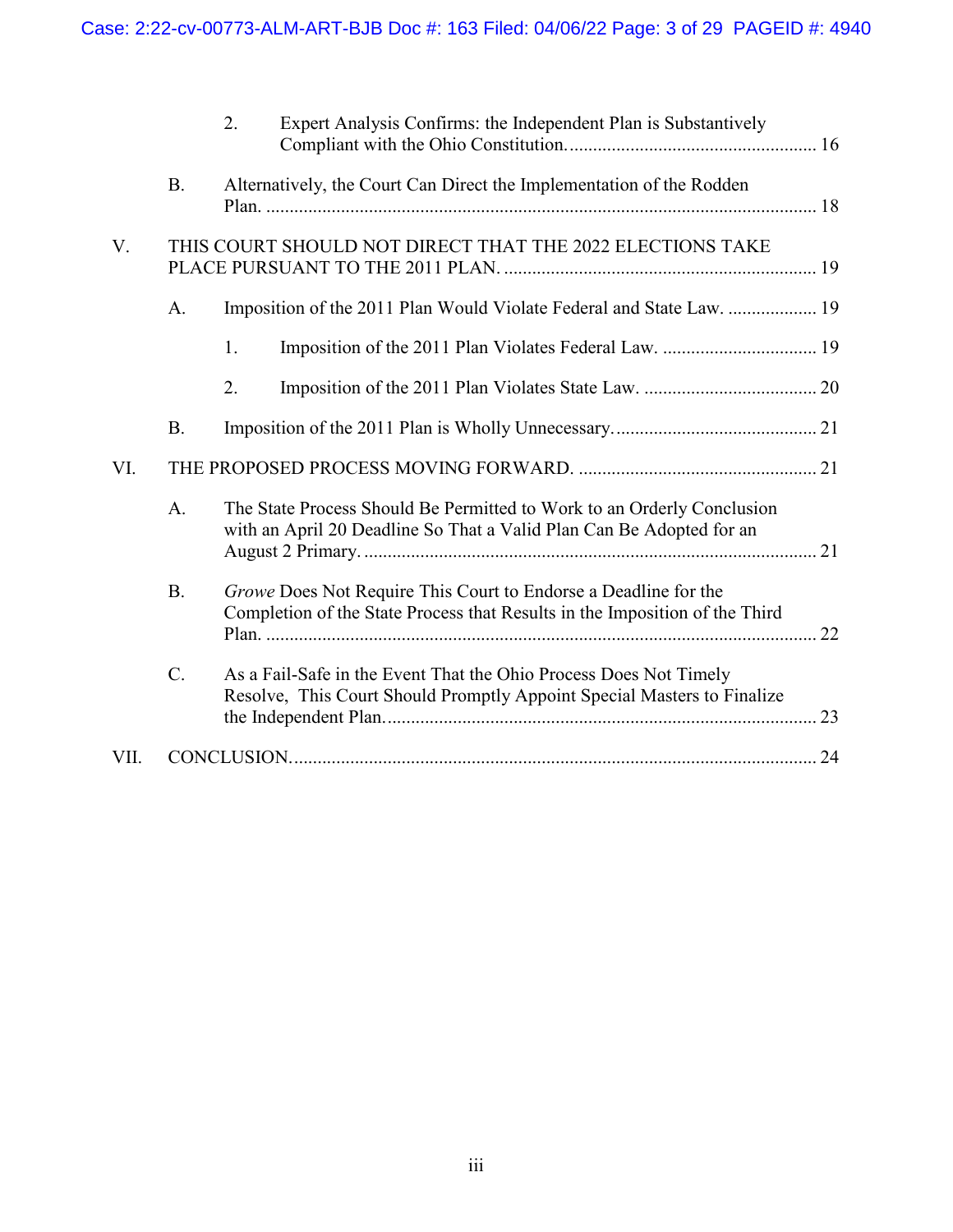### <span id="page-3-0"></span>**I. INTRODUCTION AND LOCAL RULE 7.2 SUMMARY.**

It is an essential component of our federal system that a federal court "should not preempt the legislative task nor intrude upon state policy any more than necessary." *White v. Weiser*, 412 U.S. 783, 795 (1973) (internal quotations omitted). In service of that interest, *Growe v. Emison*, 507 U.S. 25 (1993) instructs federal courts to refrain from interfering in state redistricting processes as long as possible, to permit the state to devise a lawful reapportionment plan. This Court has observed: "What we're trying to do is the least amount of damage to Ohio law. We're going to do some damage if we get involved; there's just no question. So we're trying to do the least." Tr. of Hr'g on P.I. Mot., ECF 150 at PageID  $\#$  4343:1–3.

The imposition of an invalidated Third (or "Fourth") Plan hardly qualifies as a measured intervention that respects the state process.<sup>1</sup> On the contrary, to do so would be to violate federal and state law. Nor should this Court delay until it has no other option than to order the Third Plan, which would mean imposing a map that violates the Ohio Constitution, at enormous cost to state autonomy. By the same token, it is also clear that the imposition of the unquestionably now malapportioned 2011 Plan is not a necessary or desirable solution.<sup>2</sup> Such drastic measures are hardly in order given that a substantively compliant plan is available: the map drawn by the Independent Map Drawers (the "Independent Plan").<sup>3</sup> With a few hours' work and the correction of a few technical details, it is ready for implementation.

As to what this Court should do, and when<sup>4</sup>:

<sup>1</sup> *See* Section III.A, *infra* (pp. 5-12); *see also Growe v. Emison*, 507 U.S. 25 (1993); *Bush v. Gore*, 531 U.S. 98 (2000); *White v. Weiser*, 412 U.S. 783, 795 (1973).

<sup>2</sup> *See* Section V, *infra* (pp. 18-21); *see also Evenwel v. Abbott*, 578 U.S. 54 (2016).

<sup>3</sup> *See* Section IV (pp. 14-18), *infra*.

<sup>4</sup> *See* Section VI (pp. 21-23), *infra*.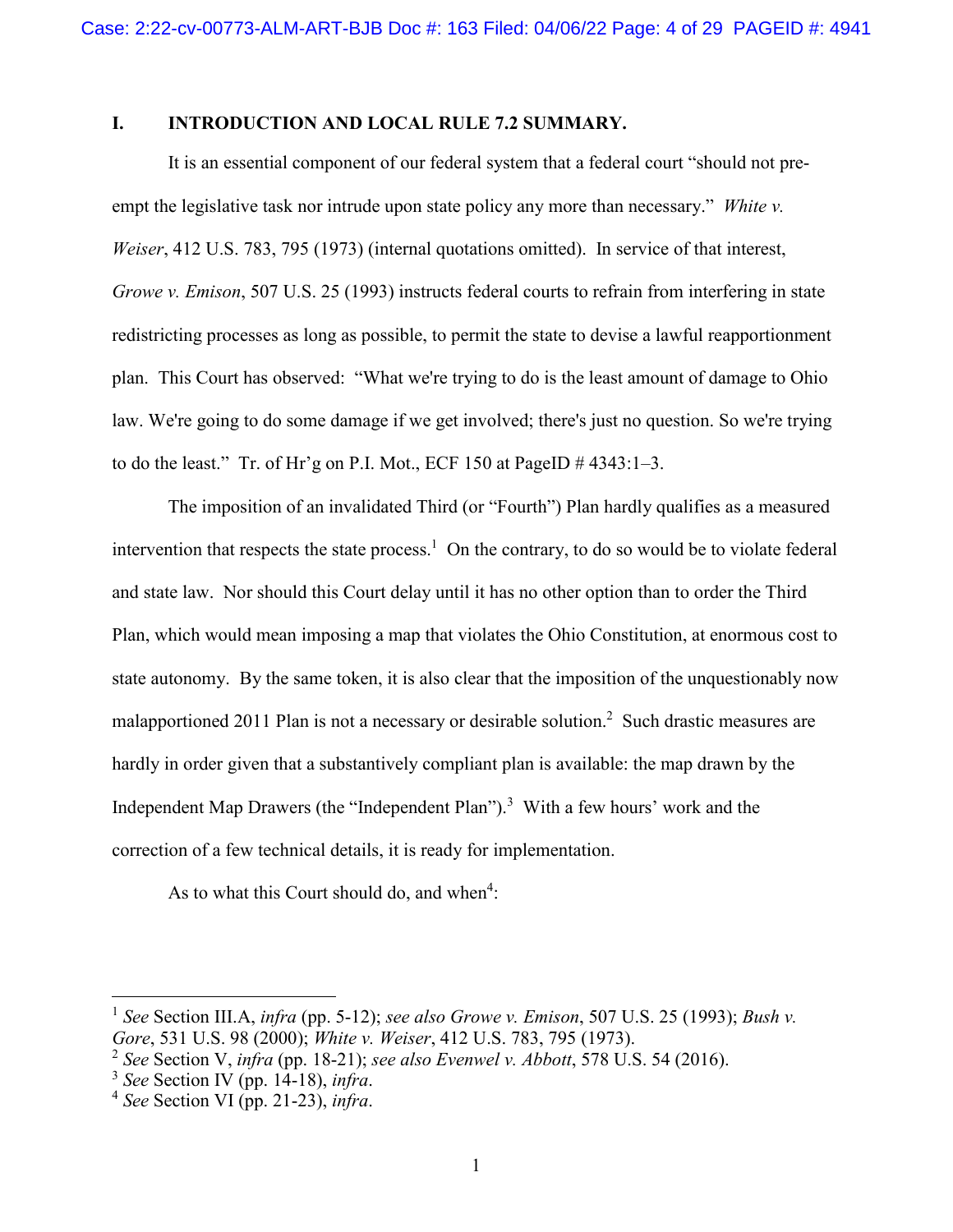- At present, no primary date is in effect for the state legislative elections. To interfere as little as possible in the state process, however, this Court should permit the General Assembly with a further opportunity to set the primary date. Only if the General Assembly fails to act by April 20, 2022 should this Court direct a date for the primary for the elections for the state legislature. In that event, this Court should set the primary for the latest date that the Secretary of State has stated is feasible, *i.e.,* August 2, 2022.
- This Court should permit the state process to result in a district plan for the General Assembly elections. To make sure that a timely plan is enacted, the Court should order the adoption of a plan for that election on **April 20, 2022**. The Secretary has testified that to set a later date would necessitate the enactment of the invalid Third Plan, which would create greater disruption to state law and processes, contrary to Supreme Court precedent, including the reasoning of *Growe*.
- In advance of April 20, the Court should appoint a special master to correct the remaining few technical details of the already substantively compliant Independent Plan so that it is available for implementation by April 20. To meet this deadline, the Special Master should be directed to start work on April 18.

The above actions by this court are all that need to done to resolve this dispute. Thus, there is no basis for Plaintiffs' motion for preliminary injunction seeking unnecessarily precipitous - and much more drastic - relief. It should be denied.<sup>5</sup>

<sup>&</sup>lt;sup>5</sup> This memorandum sets forth Intervenors' additional reasons why the preliminary injunction should be denied. It further addresses specific questions raised by the Court. We note that some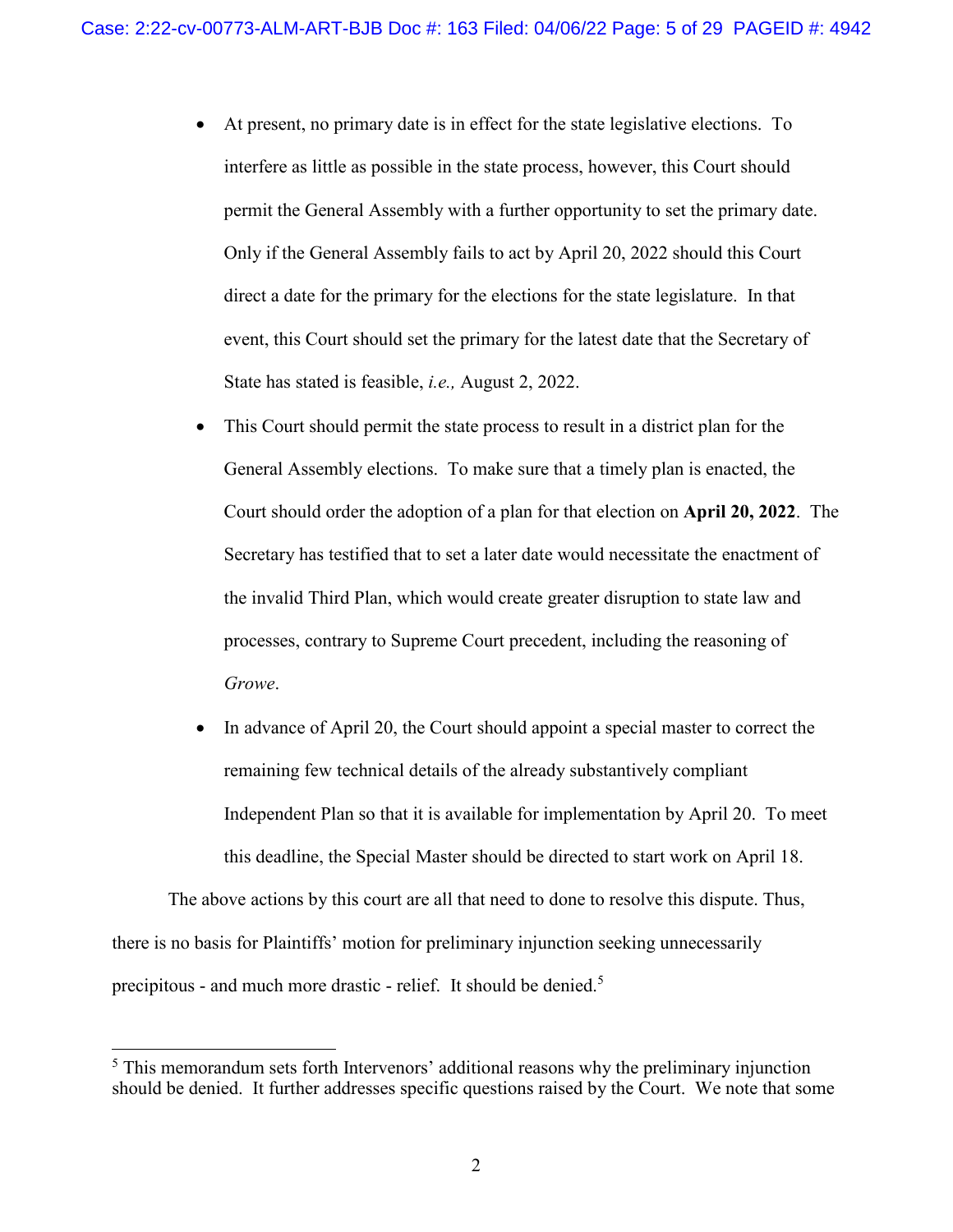### <span id="page-5-0"></span>**II. IF THE GENERAL ASSEMBLY DOES NOT ACT BY APRIL 20, 2022 THIS COURT SHOULD MOVE THE PRIMARY DATE TO AUGUST 2, 2022.**

To satisfy its obligations under *Growe*, if the General Assembly does not set a new primary date, this court should schedule the primary for August 2. It has the authority to do so.

*An August 2, 2022 Primary will permit voting to take place under a lawful plan.* The Secretary of State's filing on March 28, confirmed by the testimony of Amanda Grandjean at the March 30 preliminary injunction hearing, established two key points: (1) that it is too late for primary elections for Ohio General Assembly offices to be held on May 3, 2022 under *any* plan;<sup>6</sup> and (2) that the primary election for these offices may be delayed to as late as August 2, 2022 without interfering with the ability to hold a general election "in regular order." Response to Questions Contained in Order Issued March 25, 2022, ECF No. 113 at PageID # 2911–2912, 2919. Moreover, the Secretary has represented that the latest date for the enactment of a district plan for an August 2, 2022 election is 104 days before the primary date, *i.e.,* April 20, 2022. Tr. of Hr'g on P.I. Mot., ECF 150 at PageID # 4317:3–4318:25, 4319:22–25.

These facts establish three critical parameters regarding the election schedule. First, at present there is no operative primary date for the General Assembly elections. Second, the primary date, once established, will necessarily affect the "drop dead" date to have a district plan in place, and thus needs to be set as a precondition for the adoption of a district plan. Third, assuming the latest possible primary date is August 2, then the latest possible date for directing a plan for that primary is necessarily April 20, 2022.

of the responses to these questions underscore that the Plaintiffs will not suffer any irreparable injury should their motion be denied, given the scheduling options before the Court.

 $6$  Indeed, voting has begun for the May 3, 2022 primary and the ballots for that primarily conspicuously *do not* include the General Assembly elections. Tyler Buchanan, Early Voting Begins in Ohio for 2020 Primary Election, Axios Columbus (Apr. 5, 2022), [https://tinyurl.com/562jf8e6.](https://tinyurl.com/562jf8e6)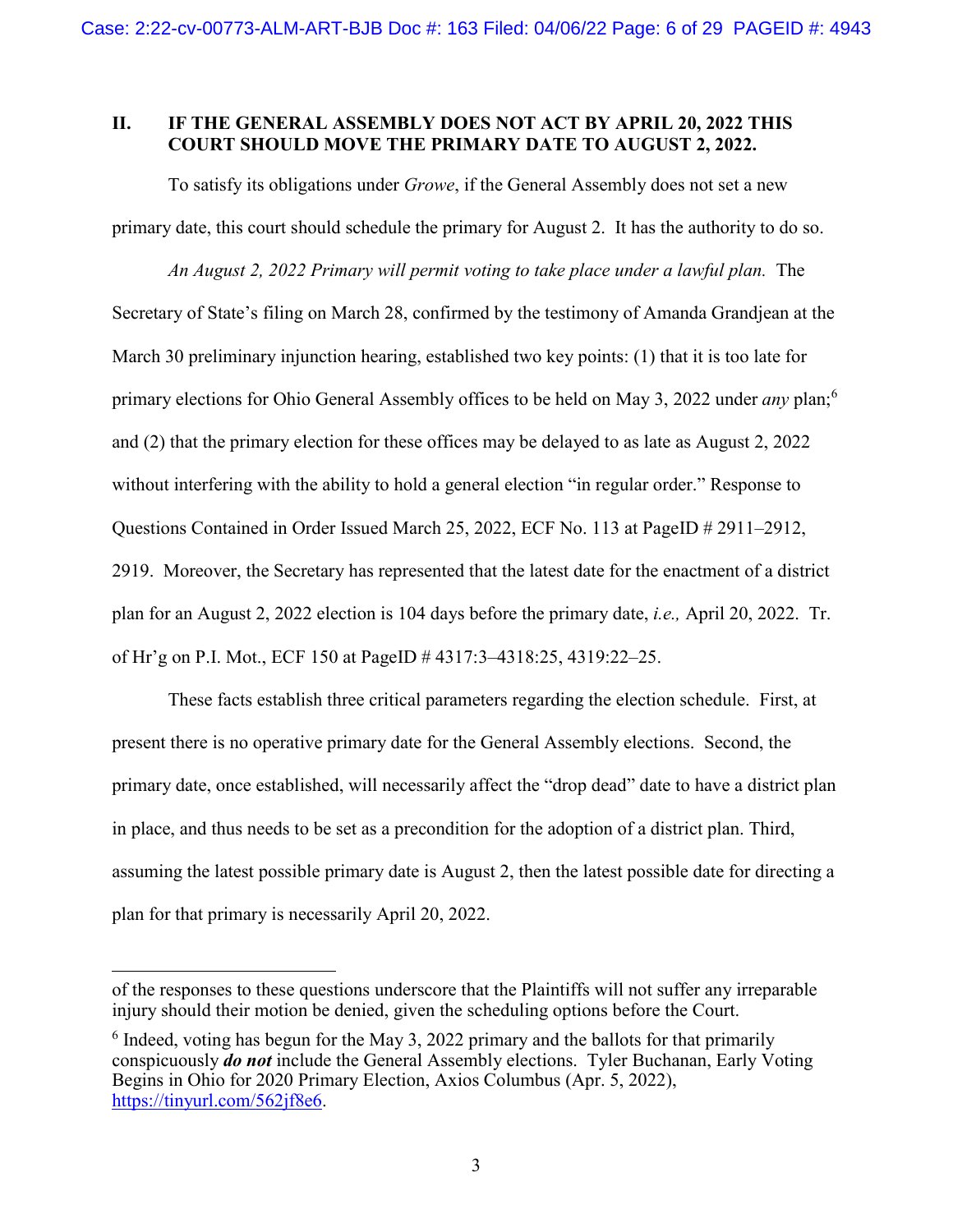*The General Assembly should first be afforded a chance to set the primary date.* Under *Growe,* this Court should intervene only if there is no prospect that the state process will timely resolve the redistricting dispute. *Growe*, 507 U.S. at 34. If the general assembly does not set a date in time, then this Court's stepping in to set a date would be a necessary, and substantially less intrusive, option than other forms of relief.

In the ordinary course, setting the primary date is the role and prerogative of the Ohio General Assembly. This Court therefore should not take on that task until it is clear that the General Assembly will not do so in time to conduct an orderly election. As set forth above, the latest possible primary date has been represented by Ohio's Chief Elections official, Secretary LaRose, to be August 2, 2022. And, per Secretary LaRose, the last date for the enactment of a plan to govern a primary on that date is April 20, 2022. Accordingly, the General Assembly should be given until April 20, 2022 to set the primary date for the General Assembly elections.

*As a last resort, this court has the authority to move the primary date.* Should the General Assembly fail to act, this Court has the authority to take this step. *See, e.g., Sixty-Seventh Minn. State Senate v. Beens,* 406 U.S. 187, 201 n.11 (1972) ("If time presses too seriously [to implement a remedial reapportionment plan], the District Court has the power appropriately to extend the [election deadline] time limitations imposed by state law."); *Quilter v. Voinovich*, 794 F. Supp. 756, 757 (N.D. Ohio 1992), rev'd on other grounds, 507 U.S. 146 (1993) (finding state legislative districts unconstitutional, vacating the primary date, and ordering a new one); *see also Larios v. Cox,* 305 F. Supp. 2d 1335, 1342 (N.D. Ga. 2004) ("We also observe that the court has broad equitable power to delay certain aspects of the electoral process if necessary").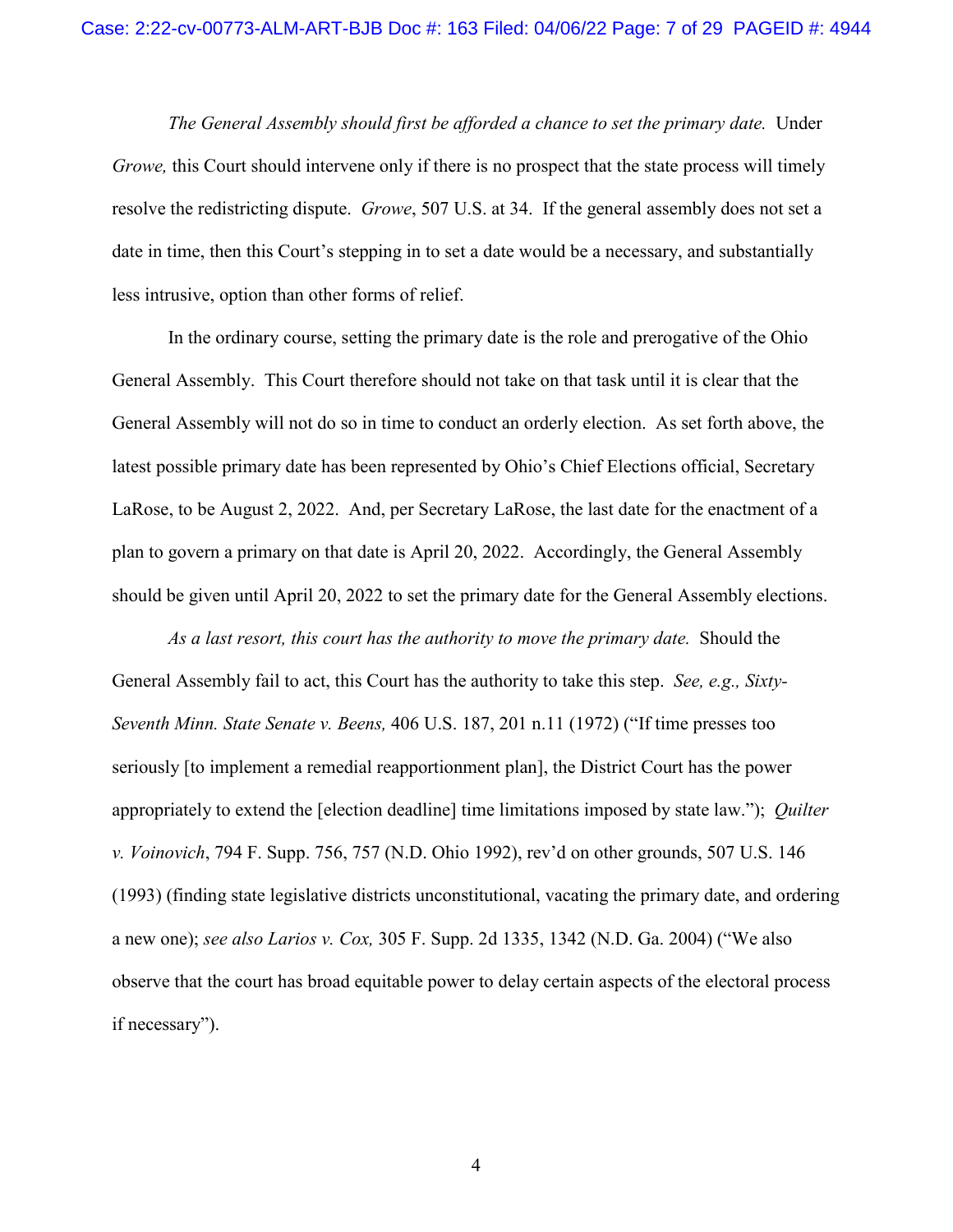To reiterate: this step should not be taken lightly. The General Assembly should be afforded the opportunity to set a new primary date consistent with the representations of the Secretary of State – both as regards the primary date and the deadline for the enactment of a district plan for that election (*i.e.*, April 20, 2022). This Court should act to set a primary date only if the General Assembly fails to do so.

### <span id="page-7-0"></span>**III. PLAINTIFFS PRELIMINARY INJUNCTION MOTION SHOULD BE DENIED.**

In assessing whether to grant a preliminary injunction, courts evaluate: "(1) whether the movant has a strong likelihood of success on the merits; (2) whether the movant would suffer irreparable injury without the injunction; (3) whether issuance of the injunction would cause substantial harm to others; and (4) whether the public interest would be served by the issuance of the injunction." *Ne. Ohio Coal. for the Homeless v. Husted,* 696 F.3d 580, 590–91 (6th Cir. 2012).

### **A. Plaintiffs Are Not Likely To Succeed on the Merits.**

<span id="page-7-1"></span>In their motion, Plaintiffs seek the imposition of the Fourth Plan and, as an alternative, the Third Plan. Pls.' Post-Hr'g Br. in Support of Second Mot. For P.I., ECF 160 at PageID # 4522–24. Plaintiffs' requested relief improperly asks this Court to impose a plan that the Ohio Supreme Court has already ruled violates Article XI, Sections 6(A) and 6(B) of the Ohio Constitution or that is materially indistinguishable from that Plan. Such drastic action is unnecessary given the availability of the map drawn by the independent map drawers under the direction of the Ohio Redistricting Commission..

### **1. The Third Plan cannot be enacted because it was invalidated by the Supreme Court of Ohio.**

<span id="page-7-2"></span>To the extent that this Court imposes any particular redistricting plan, it must be a plan that complies with Ohio state law. *See, e.g.*, *Bush v. Gore*, 531 U.S. 98, 111 (2000) (per curiam)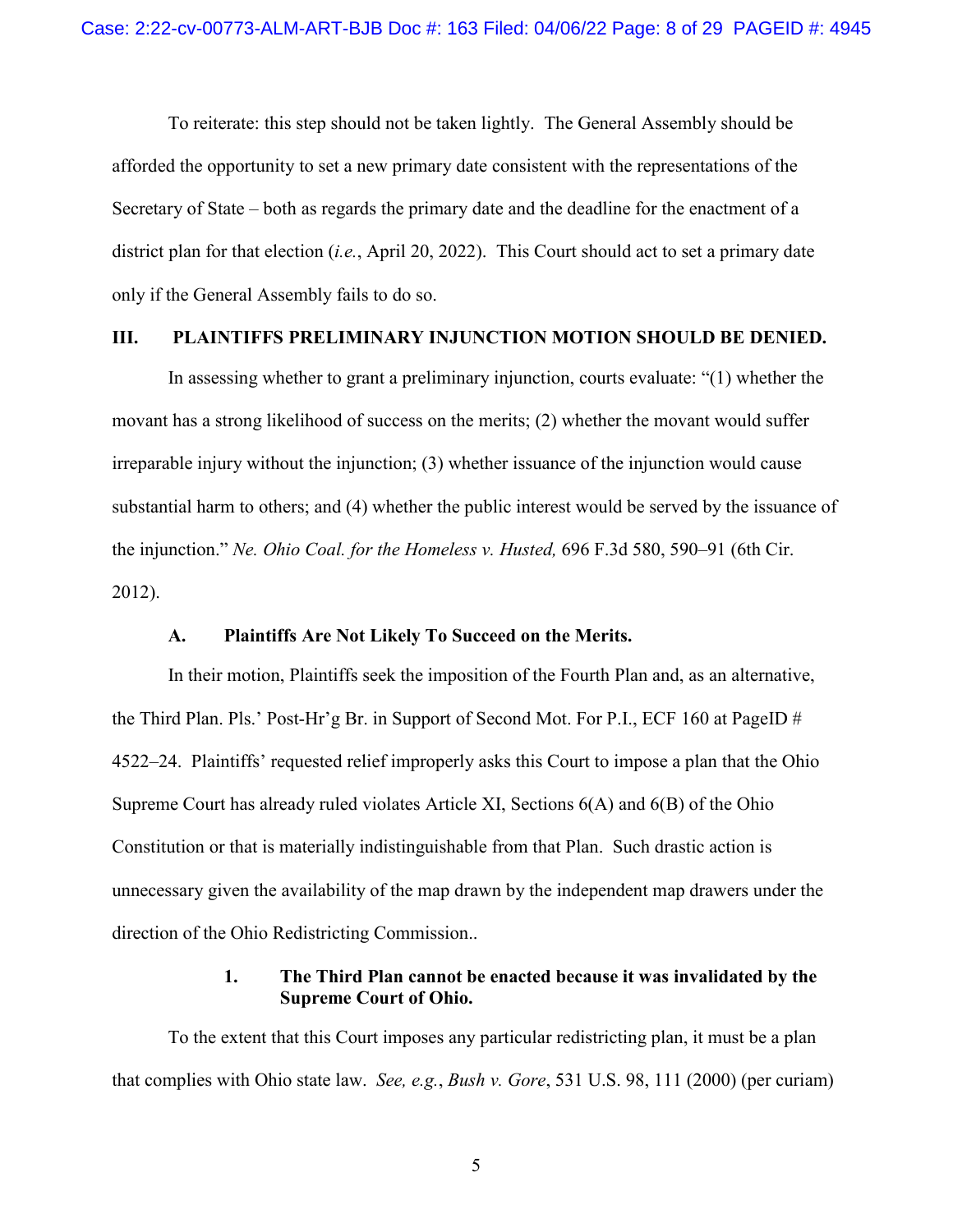(rejecting a proposed remedy on the grounds that it would require remanding to the Florida Supreme Court to issue an order in violation of the Florida Election Code); *White*, 412 U.S. at 795 (in crafting an apportionment remedy, federal courts should not "intrude upon state policy any more than necessary"); *Upham v. Seamon*, 456 U.S. 37, 42 (1982) (similar). In so doing, this Court must respect the rights safeguarded by the Ohio Constitution, absent an *unavoidable* conflict. *See, e.g.*, *Guar. Tr. Co. of N.Y. v. York*, 326 U.S. 99, 105 (1945) ("Congress never gave, nor did the federal courts ever claim, the power to deny [sic] substantive rights created by State  $law \dots$ ").

The right not to vote under the invalidated Third Plan is one such right. The Supreme Court of Ohio has already declared the Third Plan invalid, "in its entirety," under the Ohio Constitution. *League of Women Voters of Ohio v. Ohio Redistricting Comm'n*, 2022-Ohio-789, ¶ 44 (Ohio Mar. 16, 2022) ("*LWVO III*"). There is no dispute that the Supreme Court of Ohio is "the ultimate arbiter of Ohio law." *Ohio ex rel. Skaggs v. Brunner*, 549 F.3d 468, 472 (6<sup>th</sup> Cir. 2008); *see, e.g.*, *Hortonville Dist. v. Hortonville Ed. Assn*, 426 U.S. 482, 488 (1976) ("We are, of course, bound to accept the interpretation of [state] law by the highest court of [that] State."). Further, state Courts are given particular deference when interpreting law governing state elections. *See Democratic Nat'l Comm. v. Wisconsin State Legislature*, 141 S. Ct. 28, 208 L. Ed. 2d 247 (2020) (noting the difference in "the authority of state courts to apply their own constitutions to election regulations" and cases involving federal elections) (Roberts, CJ, concurring); *see also Democratic Nat'l Comm.*, 141 S. Ct. at 34 n.1 (noting the particular deference given to state court interpretation of state constitutions for state elections) (Kavanaugh, J, concurring).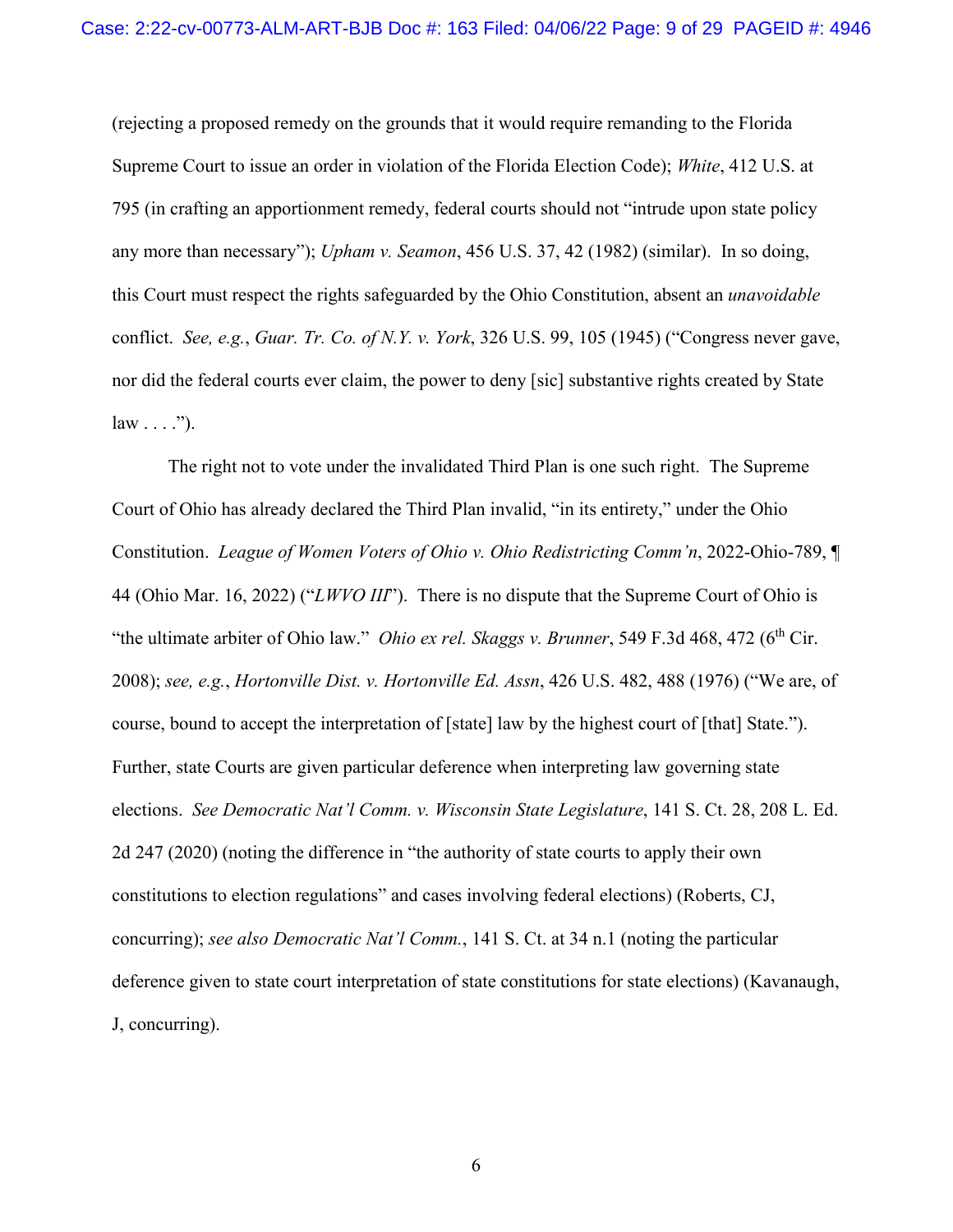The role of the Supreme Court of Ohio is specifically defined by the Ohio Constitution in regards to the validity of the district plan for the General Assembly. After the Ohio state legislature proposed a ballot initiative to amend its Constitution, the voters of Ohio—the same individuals whose right to vote Plaintiffs claim to be defending—overwhelmingly voted to amend Article XI of the Ohio Constitution to its current form. *See League of Women Voters of Ohio v. Ohio Redistricting Comm'n*, *et al.,* 2022-Ohio-65, ¶ 101 (Ohio Jan. 12, 2022) ("*LWVO I*"). The state legislature and voters carefully considered the process by which redistricting should occur in Ohio. Most important here, the voters chose to vest the Supreme Court of Ohio with the authority to invalidate a redistricting plan, and they required the Commission to comply with any state court order invalidating such a plan. *See* Ohio Const. art. XI, § 9(A)–(B)

Put simply, this Court should not overturn the will of the state legislature and Ohio voters, as clearly expressed in the state Constitution and interpreted by the Supreme Court of Ohio. Not surprisingly, Ohio's Attorney General has acknowledged as much, *see* Feb. 22, 2022 Letter from Attorney General Yost to Ohio General Assembly, ECF No. 91-4 at PageID # 1505 ("The federal court may not order the use of a map that was rejected by the Ohio Supreme Court, where the underlying provision of the state constitution has not been found to violate the federal constitution.").

### **2. There is no basis for preempting the ruling of the Supreme Court of Ohio.**

<span id="page-9-0"></span>Plaintiffs' briefing relies on case law that unremarkably states that federal law controls where there is an *unavoidable conflict* between state and federal law. *See* PI Mot., ECF No. 96 at PageID # 1593 (citing *Reynolds v. Sims*, 377 U.S. 533, 584 (1964). But, on the very page of the *Reynolds* opinion to which Plaintiffs have cited, the Supreme Court also states unambiguously that "courts should attempt to accommodate the relief ordered to the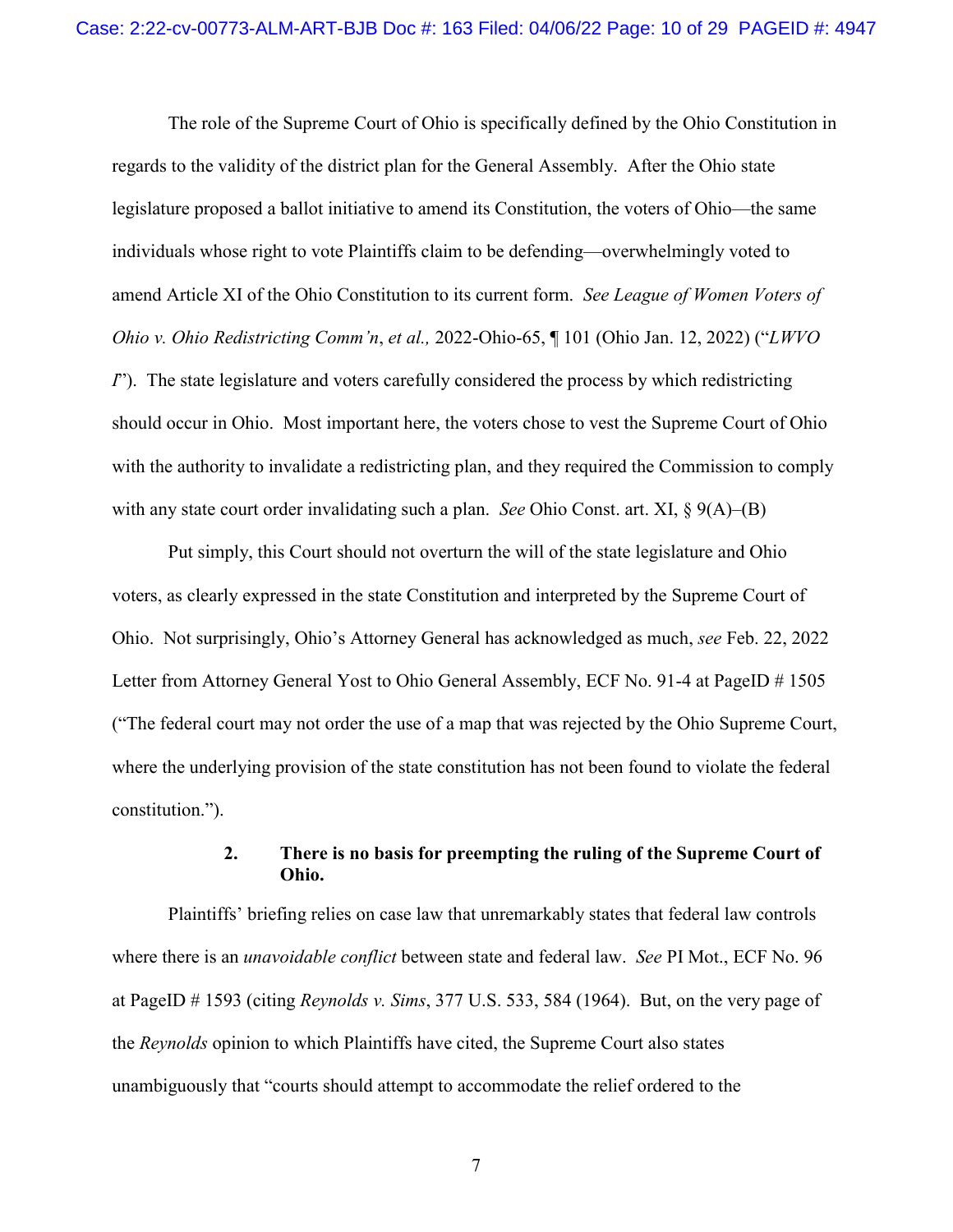apportionment provisions of state constitutions insofar as is possible." *Reynolds*, 377 U.S. at 584. Thus, so long as there exists the possibility of a map that complies with both the Ohio Constitution and federal law, it is vital that the Court avoid trampling on state constitutional requirements. *See Upham*, 456 U.S. at 42 (per curiam) (A federal court may not impose a "court-ordered plan that reject[s] state policy choices more than [is] necessary to meet the specific constitutional violations involved" because a "district court's modifications of a state plan are limited to those necessary to cure any constitutional or statutory defect.").

*Reynolds* and *Upham* are just particular applications of general preemption principles, under which federal law displaces state redistricting laws only if those laws "are an *unavoidable obstacle* to the vindication of the federal right." *Large v. Fremont Cnty., Wyo.,* 670 F.3d 1133, 1145 (10th Cir. 2012) (emphasis in original). Federal courts may not "gratuitously disregard[] state laws—laws that need *not* be disturbed to cure the [federal law] violation." *Id.* (emphasis in original). "In that situation, the conflict with state law is not a necessary consequence of the remedial operation of federal law but, rather, it reflects a mere policy disagreement" between the state law and the reviewing court. *Id.* at 1146.

# **3. The Third Plan was invalidated for substantial reasons: it fails to comply with Article XI Section 6(A) and 6(B) of the Ohio Constitution.**

<span id="page-10-0"></span>The Supreme Court of Ohio invalidated the Third Plan<sup>7</sup> for good reason: it was a partisan gerrymander that violated Article XI, Sections 6(A) and 6(B) of the Ohio Constitution. Respect for that Constitution should compel this Court to decline to impose this invalidated Third Plan.

 7 *See* Ex. 1, Third Plan; Ex. 2, Third Plan Native Files.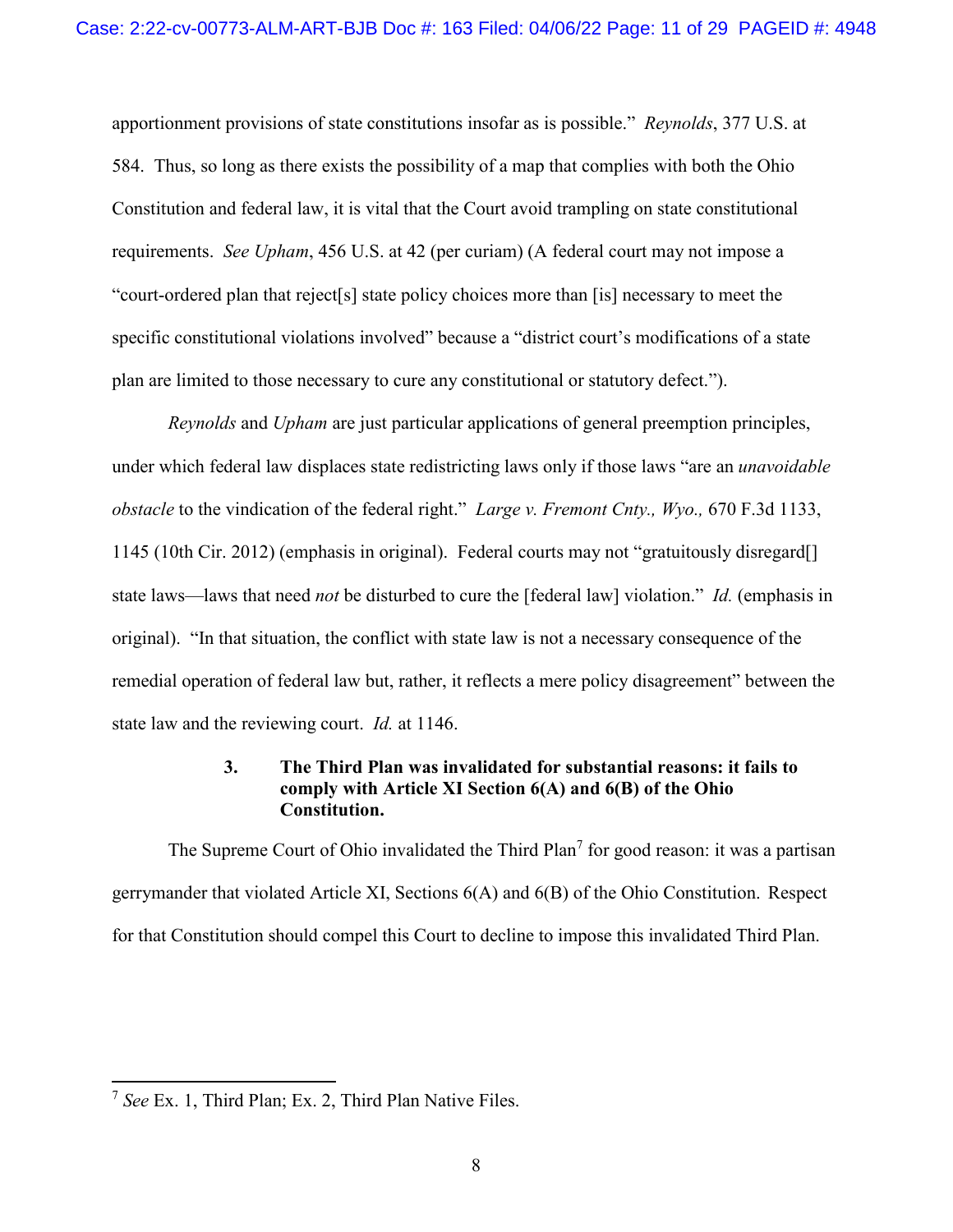### a) The Third Plan Violated Section 6(B).

<span id="page-11-0"></span>Section 6(B) requires the commission to attempt to draw a plan in which the proportion of General Assembly seats that "favor each political party . . . correspond[s] closely to the statewide preferences of the voters of Ohio." Ohio Const. art. XI, § 6(B). Over the past decade of statewide elections, Ohioans have cast 54% of their votes for Republicans and 46% of their votes for Democrats. *LWVO I*, ¶ 108. In comparing the 54-to-46 preference of Ohio's voters to General Assembly districts, the Ohio Supreme Court has determined that toss-up districts with less than 52% vote share for either party do not "'favor' a political party within the meaning of Section 6(B)," *LWVO III*, ¶ 40, and therefore "must either be excluded . . . or be allocated to each party in close proportion to its statewide vote share." *Id.* ¶ 38 (quoting *League of Women Voters of Ohio v. Ohio Redistricting Comm'n*, *et al.,* 2022-Ohio-342, ¶ 62 (Ohio Feb. 7, 2022) ("*LWVO II*")).

The Third Plan, like the Second Plan that the Supreme Court of Ohio had recently invalidated, was stacked with an extreme number of districts that were labeled Democraticleaning but were, in reality, toss-ups. In the Ohio House, 19 of 45 ostensibly Democratic seats actually had Democratic vote share between 50 and 52 percent; in the Senate, 7 of 15 ostensibly Democratic seats were in that range. *LWVO III*, ¶ 32. But there was not a *single* Republican seat in this 50-52% toss-up range. *Id.* 

By creating 26 ostensibly Democratic toss-up districts in the House and Senate and no comparable Republican districts, the Third Plan created a plainly disproportionate map. As a result, the Court ruled, those seats should properly be excluded from the comparison, thus "giv[ing] Republicans a 67.9 percent share of the non-excluded districts (72 out of 106) and Democrats 32.1 percent (34 out of 106)." *Id.* ¶ 42. This allocation of 67.9% of the seats in the General Assembly was materially more than the 54% of the statewide votes earned by the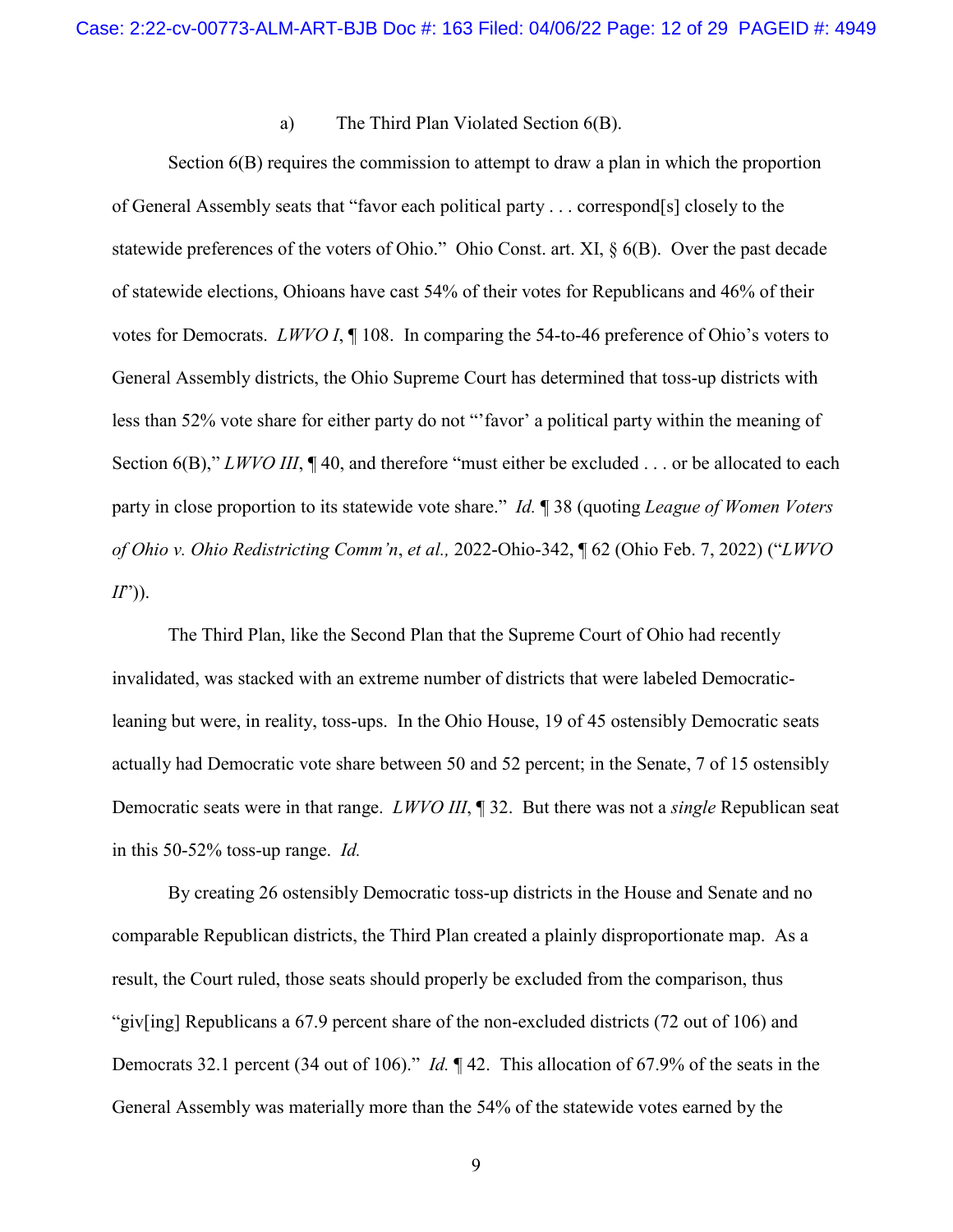Republican Party over the past decade. *Id*. The Supreme Court of Ohio accordingly determined that this distribution "d[id] not 'correspond closely' to the statewide preferences of Ohio's voters and violate[d] Article XI, Section 6(B) of the Ohio Constitution." *Id.*

b) The Third Plan Violated Section 6(A).

<span id="page-12-0"></span>Article XI, Section 6(A) requires that legislative plans not be "drawn primarily to favor or disfavor a political party." Ohio Const. art. XI, § 6(A). To determine whether a legislative plan has been "drawn primarily to favor or disfavor a political party," the Supreme Court of Ohio has consistently looked both to the process that produced the plan and to the plan itself. This evidence—process and substance—proved beyond a reasonable doubt that majority-party commissioners drew the Third Plan with the "overriding intent to maintain as much of an advantage as possible for members of their political party." *LWVO III*, ¶ 32.

*On process,* each of the Supreme Court of Ohio's decisions have faulted the Commission for disregarding the requirement in Article XI of the Ohio Constitution that "*[t]he commission,*" rather than a particular party, "*shall draft*" redistricting plans. *Id*. ¶ 25 (citing Ohio Const. art. XI, § 1(C)); *see also LWVO I*, ¶¶ 118–120; *LWVO II*, ¶ 34.

The Third Plan was no exception; it was drafted and adopted through an entirely partisan process that "did not allow the minority-party commission members to provide input . . . much less let them participate in its creation." *LWVO III*, ¶ 30. Indeed, majority-party legislative staffers drafted the Third Plan entirely in secret. *Id.* ¶¶ 3–13. This plan was not unveiled to minority-party commissioners until just hours before they would have to vote on it. *Id.* ¶¶ 13– 16, 29. When the minority-party commissioners asked to provide feedback, their requests were rebuffed. *Id.* The Supreme Court of Ohio concluded that this "one-sided process [wa]s evidence of an intent to draw a plan that favors the Republican Party at the expense of the Democratic Party." *Id*. ¶ 30.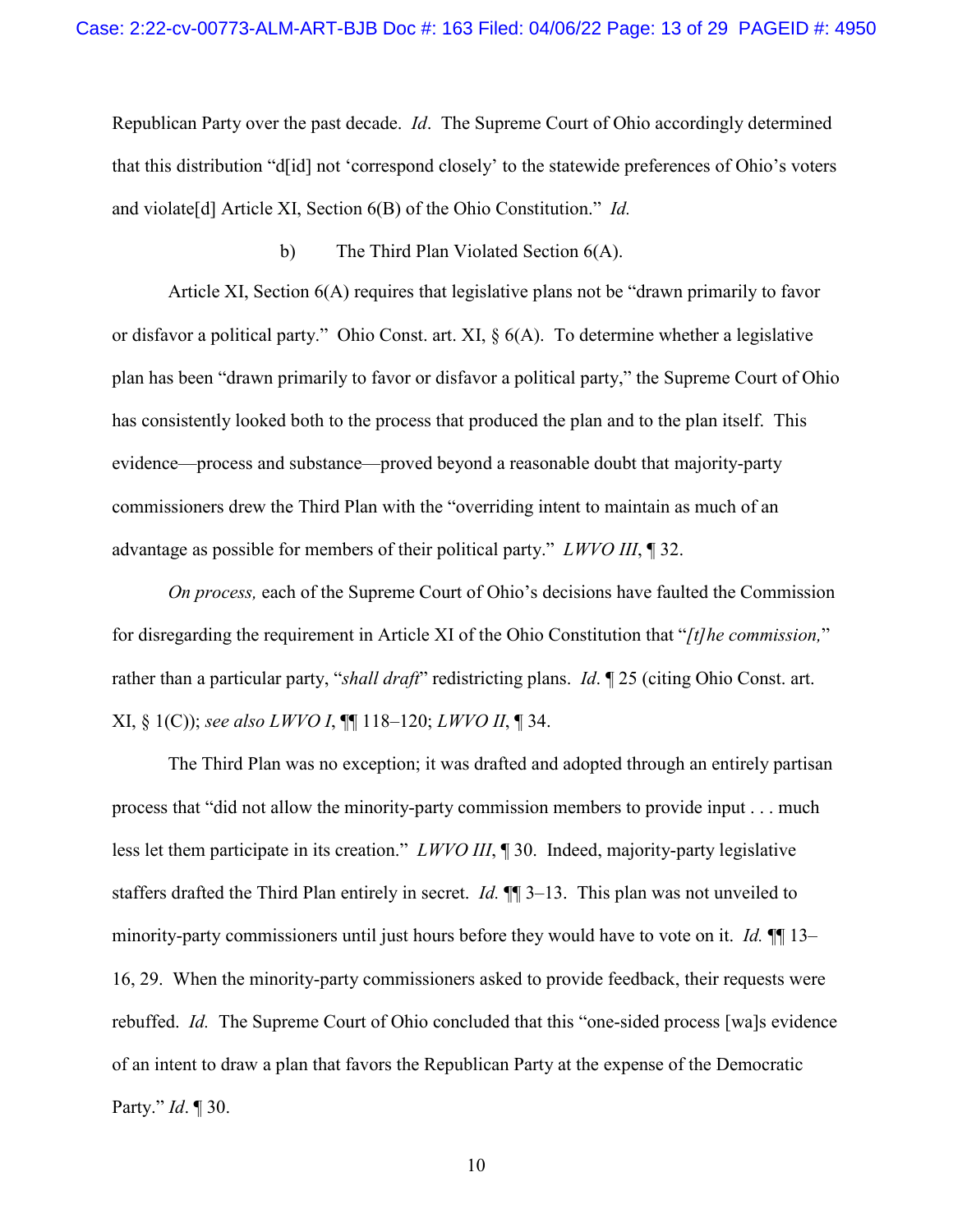*On substance*, the Supreme Court of Ohio determined that the "remarkably one-sided distribution of toss-up districts is evidence of an intentionally biased map." *Id.* ¶ 33. The result of this skewed distribution was that an election with a uniform two-point swing for Republicans would give that party commanding supermajorities in both houses, whereas a uniform two-point swing in favor of the Democrats would give that party absolutely nothing. *Id.* ¶ 42. Because this "evidence show[ed] — overwhelmingly — that the individuals who drafted the second revised plan primarily intended to favor the Republican Party," that court held that the Third Plan violated Article XI, Section 6(A) of the Ohio Constitution. *Id.* ¶ 34.

#### **4. The Fourth Plan is No Better.**

<span id="page-13-0"></span>On March 28, 2022, the Commission passed the Fourth Plan. *See* Ex. 3, Fourth Plan; Ex. 4, Fourth Plan Native Files. The Fourth Plan is equally invalid under the Ohio Constitution: it is nearly identical to the Third Plan already invalidated by the Supreme Court of Ohio, with only trivial changes.

# a) The Fourth Plan Is Substantively Indistinguishable from the Invalidated Third Plan.

<span id="page-13-1"></span> 'Fourth Plan' is practically a misnomer. The Fourth Plan that the Commission adopted on March 28, by their own sponsor's admission, consists of the invalidated Third Plan with "only minor changes." Ex. 5, Tr. of Mar. 28, 2022 Ohio Redistricting Comm'n Hrg., at 117:14. These "minor changes" impact *less than one third of one percent of Ohio's voters*, and do not remedy the constitutional defects that the Supreme Court of Ohio identified when invalidating the Third Plan. Ex. 6, Affidavit of Dr. Christopher Warshaw (Mar. 29, 2022) at 7 (hereinafter "Warshaw Aff.").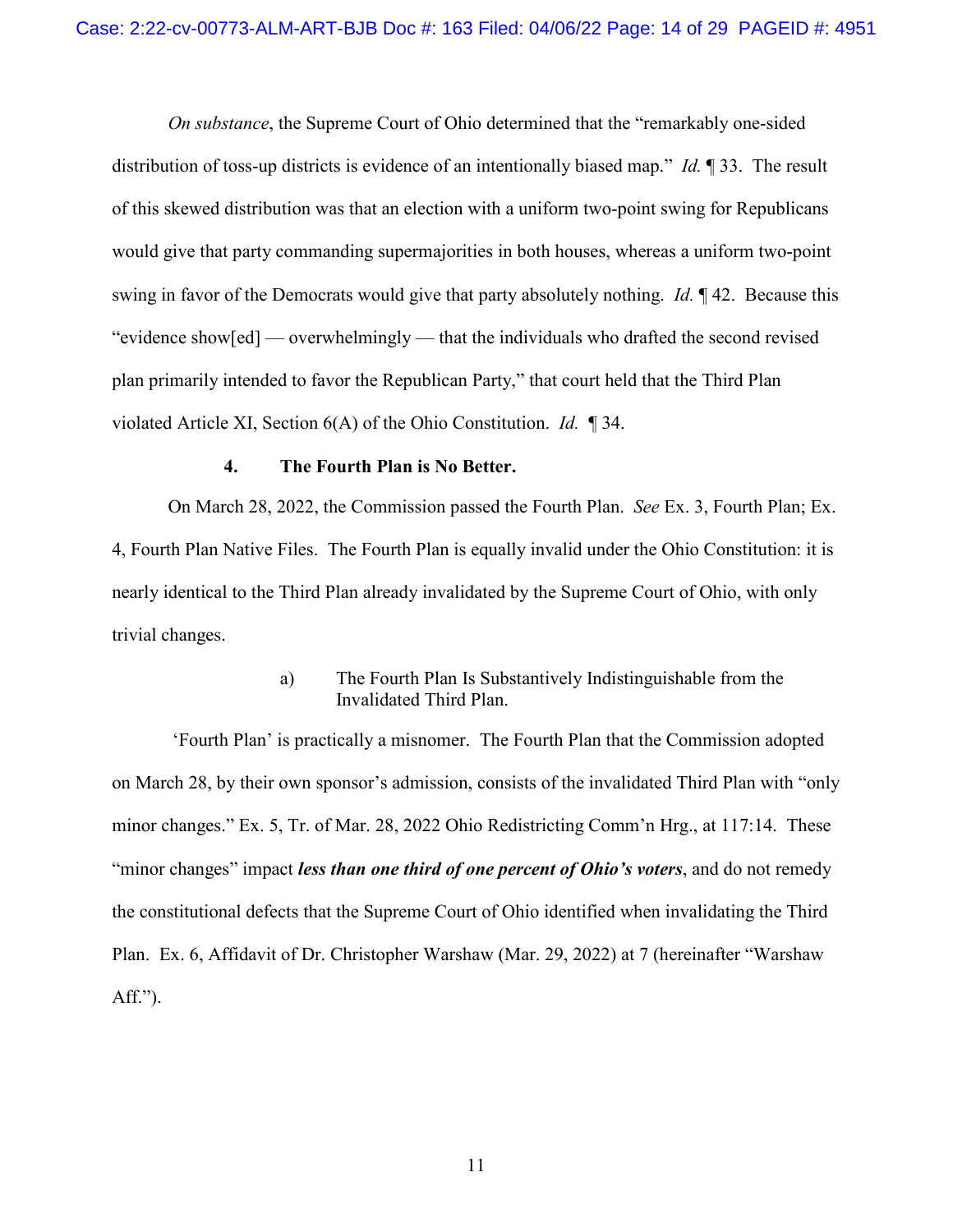b) The Fourth Plan Violates Sections 6(A) and 6(B).

<span id="page-14-0"></span>*Violation of Section 6(A): Process*. This Fourth Plan was the result of a partisan process that violated Section 6(A) in order to favor the Republican Party. In particular:

- On the final day of the map drawing process, as the independent map-drawers neared completion of their maps, a partisan majority of the commission suddenly and without prior notice moved to have majority-party staffers make minor adjustments to the invalidated Third Plan. Ex 5, Tr. of Mar. 28, 2022 Ohio Redistricting Comm'n Hrg., at 56:8–57:2; *see also* Mot. to Dismiss, ECF 132 at PageID # 3092–3094.
- The Fourth Plan was then introduced and adopted within an hour, without any opportunity for review or analysis. Ex 5, Tr. of Mar. 28, 2022 Ohio Redistricting Comm'n Hrg., at 79:8–81:3, 109:10–111:1.
- Minority-party commissioners had no opportunity to participate in its creation, and all of their requests to review the plan or provide input were rebuffed. *Id.* at 105:18–22, 106:21–107:13.

*Violation of Section 6(A): Substance.* The Fourth Plan sustains the Third Plan's asymmetric allocation of toss-up districts. This Fourth Plan creates 17 House districts with 50- 52% Democratic vote share and 6 Senate districts with 50-52% Democratic vote share. Ex. 6, Warshaw Aff. at 2–3. Again, there is not a *single* Republican district in this range. *Id.* at 5–6. This asymmetry in close districts demonstrates the majority-party commissioners' continued intent to favor their political party at the expense of Ohio's voters and Constitution.

*Violation of 6(B)*: The extremely disproportionate allocation of toss-up districts in the Fourth Plan also continues to violate Article XI, Section 6(B) of the Ohio Constitution. The Supreme Court of Ohio has invalidated plans that "d[id] not 'correspond closely' to the statewide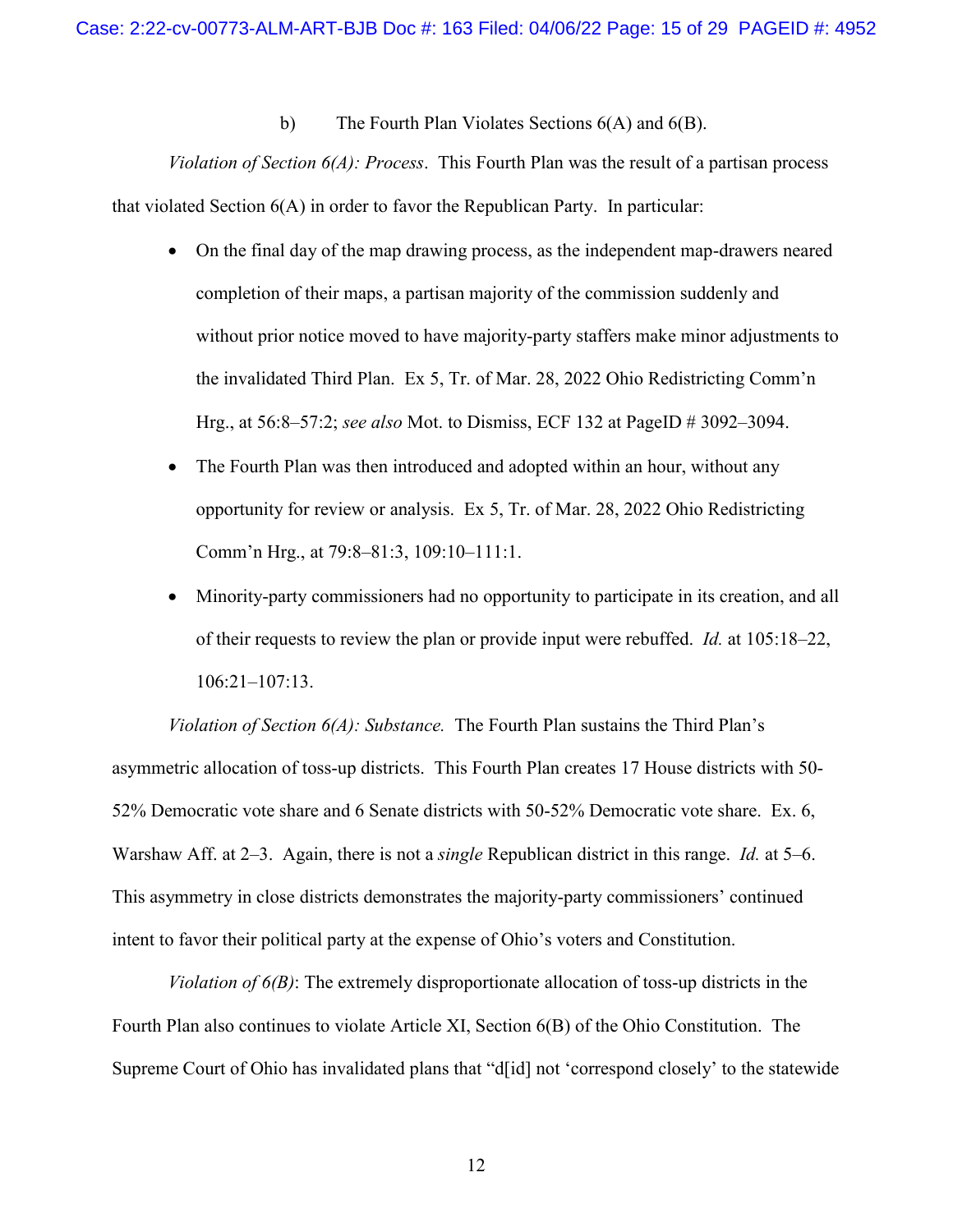preferences of Ohio's voters and violate[d] Article XI, Section 6(B) of the Ohio Constitution" when 64.4% of their districts and 67.9% of their districts favored Republicans. *LWVO III*, ¶ 42. When the toss-up districts in the Fourth Plan are excluded, as they must be, that plan gives the Republican Party a full 66% of seats in both the Ohio House and Senate. Ex. 6, Warshaw Aff. at 3–6.

# <span id="page-15-0"></span>**B. Plaintiffs Will Not Suffer Irreparable Harm if the Third or Fourth Plan Is Not Imposed.**

An "indispensable" requirement to a motion for a preliminary injunction is the threat of "imminent and irreparable injury." *D.T. v. Sumner Cnty. Schs.*, 942 F.3d 324, 327 (6th Cir. 2019). That injury "'must be both certain and immediate,' not 'speculative or theoretical.'" *Id.*  The harm that plaintiffs claim to contend with is the possibility that they will be forced to vote under a districting plan more than a decade old or have their right to vote revoked completely. Pls.' Mot. For a T.R.O. to Maintain the Third Plan, ECF No. 84 at PageID # 1160–1164. But such fears remain purely speculative at this point.

Plaintiffs here will not suffer irreparable injury if the Third or Fourth Plan is not ordered by this Court. Alternative remedies plainly exist, including the enactment of the Independent Plan (as set forth below). Thus, this factor weighs against granting a preliminary injunction.

# **C. The Balance of Hardships Does Not Favor the Plaintiffs.**

<span id="page-15-1"></span>**"**In exercising its discretion with respect to a motion for a preliminary injunction, a district court must give consideration to . . . whether issuance of the injunction would cause substantial harm to others." *Bonnell v. Lorenzo*, 241 F.3d 800, 809 (6th Cir. 2001). Compelling Secretary LaRose to proceed with elections pursuant to the unconstitutional Third or Fourth Plans will cause substantial harm to Ohio voters.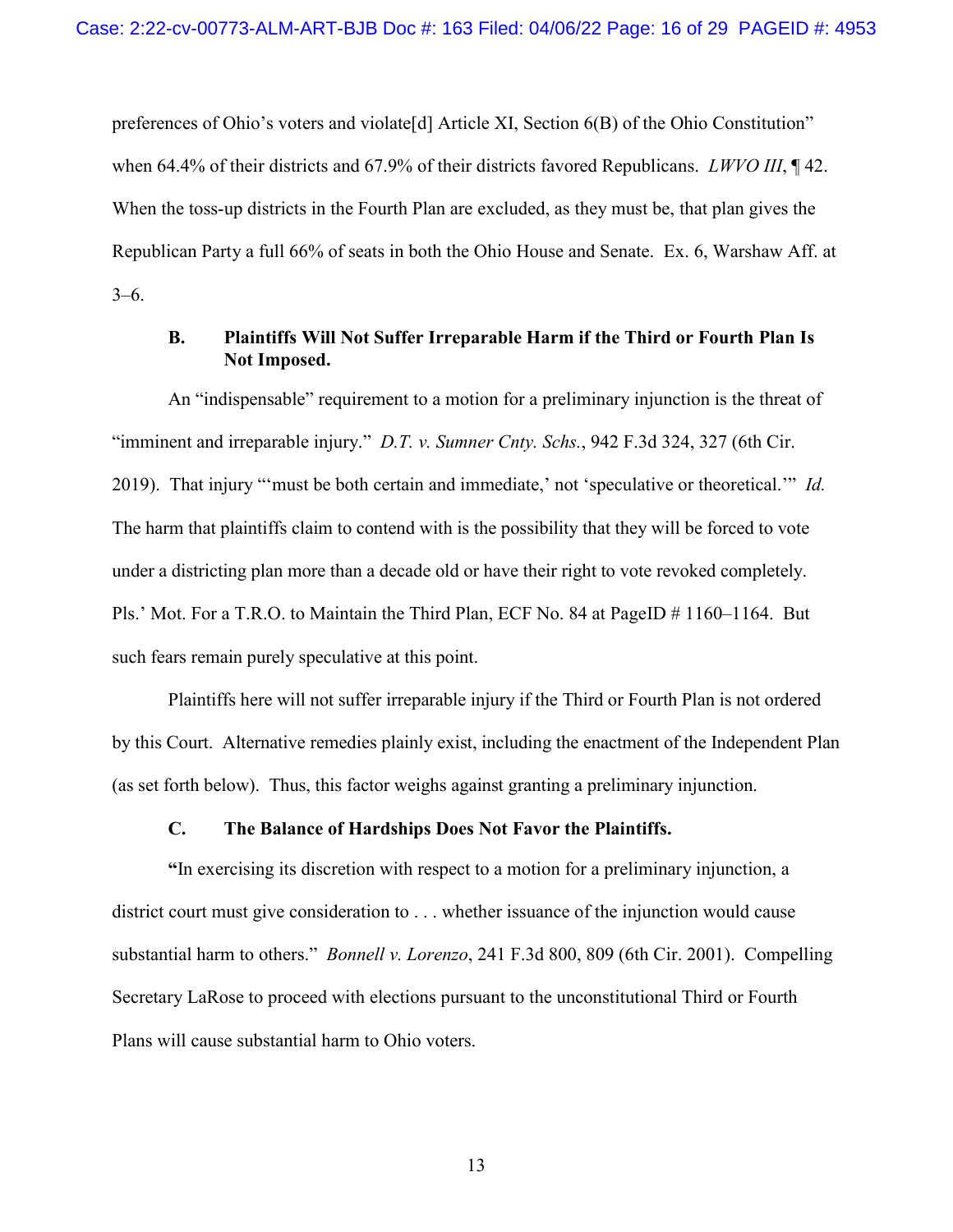Ohio affirmed its commitment to ending the harm of partisan gerrymandering in 2015, when an overwhelming majority (71.5% to 28.5%) of the electorate voted to amend Article XI to require that districts not be drawn "to favor or disfavor a political party," and that the distribution of seats "shall correspond closely to the statewide preferences of the voters of Ohio." Ohio Constitution, Article XI, §§ 6(A), 6(B). Here, the Supreme Court of Ohio has found that the Third Plan is a partisan gerrymander in violation of Article XI of the Ohio Constitution. *See*  Section II.A.3, *supra*. The virtually indistinguishable Fourth Plan is presently under review by the Ohio Supreme Court. *See e.g.,* Pet'rs' Obj. to Commission's Mar. 28, 2022 Revised Plan, League of Women Voters of Ohio et al. v. Ohio Redistricting Comm'n, et al., 2021-Ohio-1198 (Apr. 1, 2022). Forcing Ohioans to once again vote in gerrymandered districts would cause the very harm that voters sought to eliminate by amending Article XI in 2015. This factor weighs heavily against granting a preliminary injunction.

#### **D. The Public Interest Does Not Favor the Plaintiffs.**

<span id="page-16-0"></span>**"**In exercising its discretion with respect to a motion for a preliminary injunction, a district court must give consideration to . . . whether the public interest would be served by issuance of the injunction." *Bonnell*, 241 F.3d at 809. Here, Plaintiffs have not shown that issuing a preliminary injunction to compel the implementation of an unconstitutional district plan serves the public interest. *See id.* at 826 (finding that the public interest would not be served where the court "[did] not find that Plaintiff's alleged harm outweighs the potential harm to others"). To the contrary, Ohioans have a great interest in voting in constitutional districts, and protecting the integrity of their constitutional schemes as well as the decisions of their highest state court. Thus, this element also weighs against issuing a preliminary injunction. *See Mazurek v. Armstrong*, 520 U.S. 968, 972 (1997) (explaining that a preliminary injunction is "an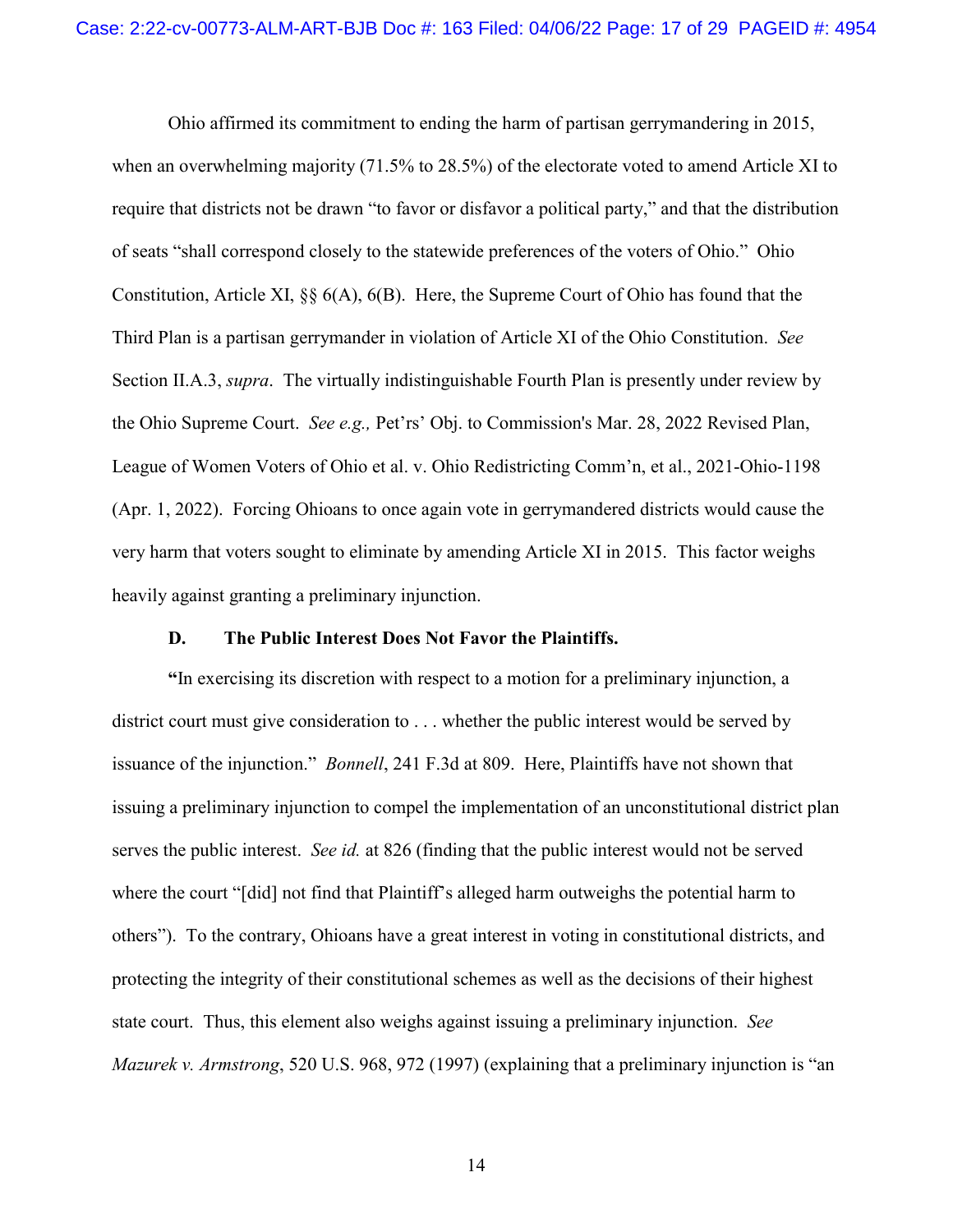extraordinary and drastic remedy" and should not be granted unless "the movant, *by a clear showing*, carries the burden of persuasion" [emphasis in original]).

# <span id="page-17-0"></span>**IV. THERE ARE CONSTITUTIONALLY COMPLIANT ALTERNATIVES THAT CAN BE IMPLEMENTED EXPEDITIOUSLY.**

It is not necessary for this Court to impose the unconstitutional Third or Fourth Plan. Nor is it necessary for this Court to start from scratch. A plan already exists that substantively complies with the Ohio Constitution and the instructions of the Ohio Supreme Court , and which was the product of substantial investment of time and resources during the state map drawing process: the Independent Plan. With a minor quality control review (which can be done within a day) to correct any potential technical details, the Independent Plan is ready for adoption and implementation. *See* Ex. 7, Independent Plan; Ex. 8, Independent Plan Native Files. Alternatively, a second plan – the "Rodden Plan" was submitted to the Commission; it is constitutionally compliant and could be readily implemented.

#### <span id="page-17-1"></span>**A. The Independent Plan Is Available for Prompt Implementation.**

# **1. The Independent Plan Was Substantively Completed the Evening of March 28, Before the Court's Midnight Deadline.**

<span id="page-17-2"></span>On March 21, 2022, the Ohio Redistricting Commission hired two independent map drawers, including one map drawer selected by Republican Commissioners, Mr. Douglas Johnson, and one selected by Democratic Commissioners, Dr. Michael McDonald, to draft and produce a constitutionally compliant map. Ex. 9, Tr. of Mar. 21, 2022 Ohio Redistricting Comm'n Hr'g, at 1–2. Between March 23-28, the independent map drawers worked nearly around-the-clock to draft a constitutionally compliant map.

On the evening of March 28, at almost the *exact* time that the Fourth Plan was being adopted, and over an hour and a half before the midnight deadline, the independent map drawers completed full House and Senate General Assembly maps that were substantially complete and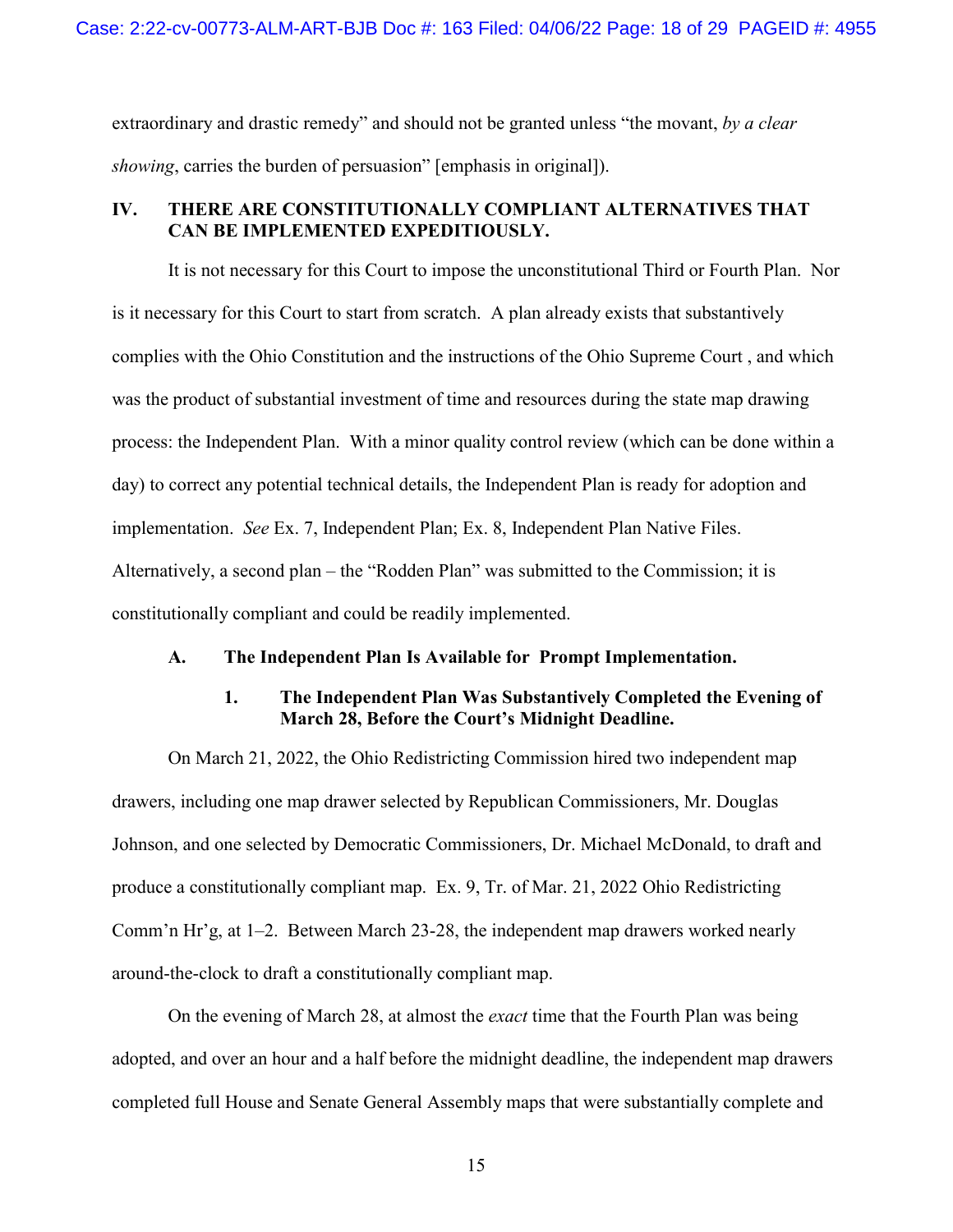also substantially constitutionally compliant. *See* Ex. 10, Affidavit of Senator Vernon Sykes ¶ 69; Ex. 11, Affidavit of Minority Leader Allison Russo ¶ 61; Ex. 12, Affidavit of Christopher Glassburn ¶ 20; *see also* Exs. 7-8, Johnson McDonald Independent Plan 328 Final (Mar. 28, 2022) ("Independent Plan"), General Assembly District Plans – Draft Plans Drawn by Independent Map Drawers, Ohio Redistricting Comm'n, https://redistricting.ohio.gov/maps.

Co-Chair Sykes explained that the Independent Plan complied with the Ohio Constitution's Article XI, Section 6 requirements by reaching the "constitutional partisan proportionality goals of 45 Democratic House seats leaning Democratic, and 54 leaning Republican, with 15 Democratic seats in the Senate and 18 leaning Republican in the Senate." Ex. 5, Tr. of Mar. 28, 2022 Ohio Redistricting Comm'n Hr'g, at 114; Ohio Constitution Article XI, Section 6(B). Leader Russo confirmed that the Plan also "addresse[d] the symmetry concerns of the Court" as "the House seats have three competitive Democratic seats, three competitive Republican seats. In the Senate, there are two competitive Democratic seats, and zero Republican seats. So substantially better in terms of symmetry than the map that the Commission previously adopted." Ex. 5 at 115. The Commission voted down the Independent Plan in a 2-5 vote with only Senator Sykes and Leader Russo voting in favor of the Fourth Plan.

### **2. Expert Analysis Confirms: the Independent Plan is Substantively Compliant with the Ohio Constitution.**

<span id="page-18-0"></span>At the March 30, 2022 preliminary injunction hearing and in affidavits filed before the Supreme Court of Ohio, three witnesses have confirmed that the Independent Plan substantively complies with the requirements of the Ohio Constitution, and that with minor technical fixes, the plan would be ready for implementation.

*Proportionality and asymmetry*. Expert witnesses confirm that the Independent Plan complies with the requirements in Article XI, Section 6 of the Ohio Constitution. They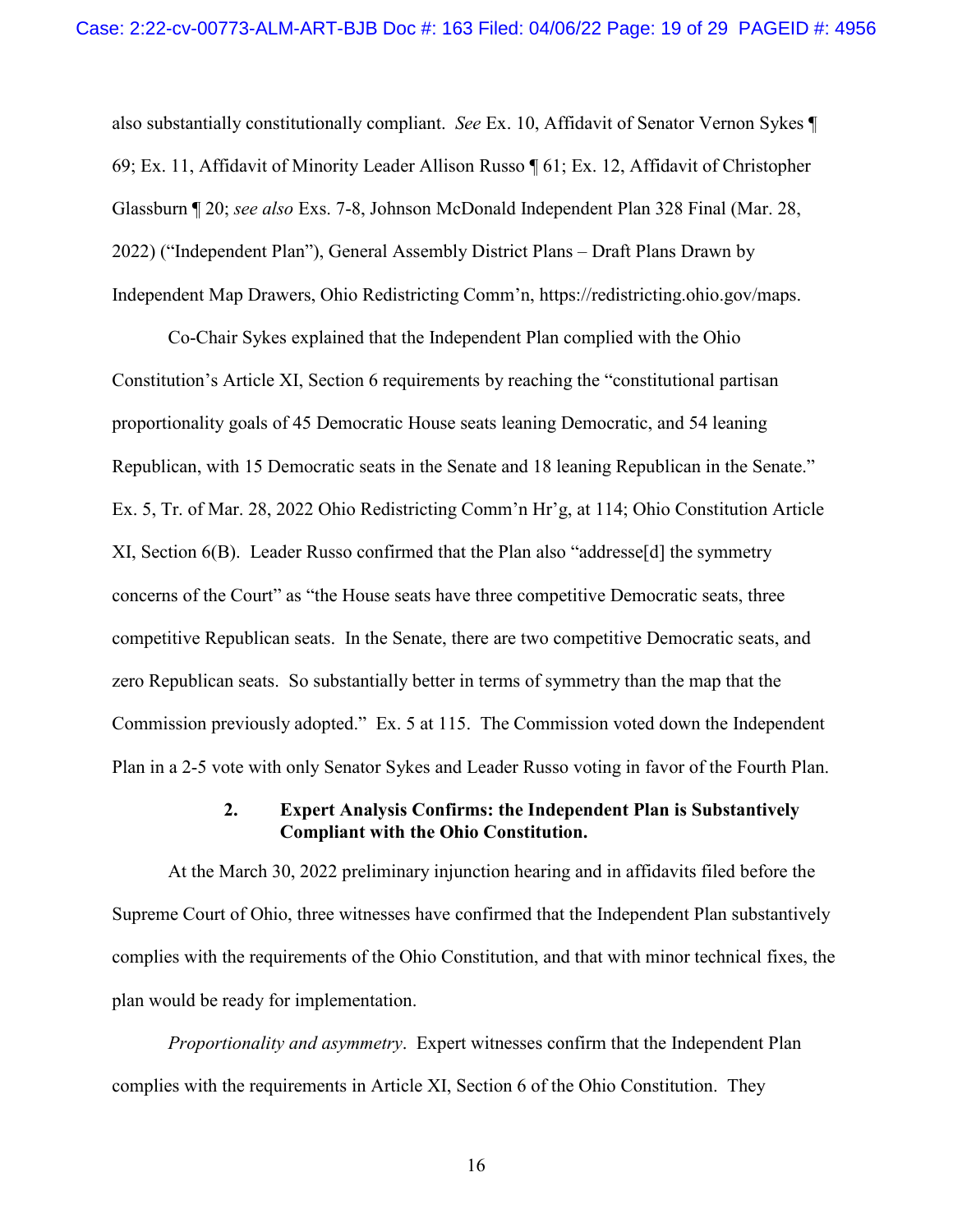demonstrate that the Independent Plan creates districts that closely correspond to the preferences of Ohio's voters, with 54 Republican-leaning seats and 45 Democratic-leaning seats in the Ohio House, and 18 Republican-leaning and 15 Democratic-leaning seats in the Ohio Senate. Critically, it does so without the extreme asymmetry in the allocation of toss-up districts that infects the Third and Fourth Plans. *See* Exhibits to Pet'rs' Obj. to Gen. Assembly District Plan Adopted Mar. 28, 2022, Vol. II at 10-15, Ex. 13, *Bennett et al. v. Ohio Redistricting Comm'n*, *et al.*, 2021-Ohio-1198 (Apr. 1, 2022) ("Rodden Aff."); Ex. 14, Apr. 1 Obj. and Req. for Rem., Latner Aff. at 9-10, *Ohio Organizing Collaborative et al. v. Ohio Redistricting Comm'n*, *et al.*, 2021-Ohio-1210 (Apr. 1, 2022) ("Latner Aff.") (demonstrating that the Independent Plan creates three Republican and three Democratic House seats in the 50-52% range, and two Democratic Senate seats in that range).

*Compactness.* These witnesses also confirm that the Independent Plan is more compact than the Third or Fourth Plan, and therefore more compliant with the third requirement of Article XI, Section 6. Dr. Rodden, an expert witness, has calculated the compactness of these plans across three common statistical measures (Reock, Polsby-Popper, and Area/Convex Hull) and demonstrated that the Independent Plan outperforms the Third and Fourth Plan consistently across all metrics. *See* Tr. of Hr'g on P.I. Mot., ECF 150 at PageID # 4416:19-4417:4; Ex. 13, Rodden Aff. at 12. Mr. Glassburn, a Democratic consultant throughout the redistricting process, has calculated two of these measures, and confirmed Dr. Rodden's results. *See* Tr. of Hr'g on P.I. Mot., ECF 150 at PageID # 4372:14-4373:12.

*Compliance with other requirements of Article XI.* The Independent Plan is substantially compliant with all of the other requirements of Article XI of the Ohio Constitution (i.e., the technical requirements in Sections 2, 3, 4, 5, and 7), which concern factors such as population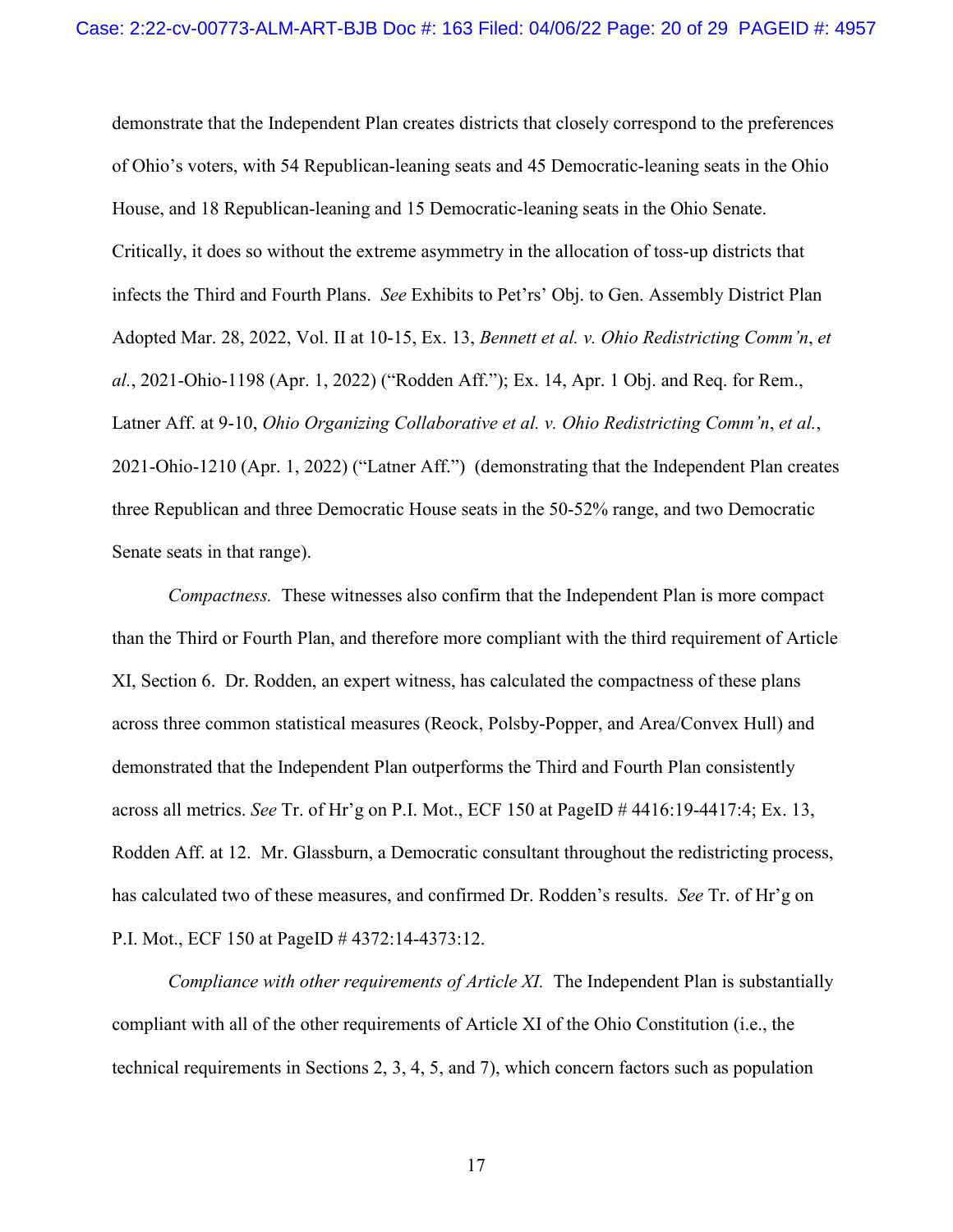equivalence, geographic splits, and the data used to draw maps. The Independent Plan was drawn, per the Commission's instructions to the map drawers, in observance of these technical requirements. *See* Tr. of Hr'g on P.I. Mot., ECF 150 at PageID # 4376:6-24 (testimony of C. Glassburn concerning independent map-makers' compliance with these requirements); Ex. 12, Apr. 4 Resp of Sen. Sykes and House Min. Leader Russo to Pet.'s Mot. for Order to Show Cause, Glassburn Aff. at ¶ 26-27, Ohio Organizing Collaborative et al. v. Ohio Redistricting Comm'n, et al., 2021-Ohio-1210 (Apr. 4, 2022) (same). The Independent Plan Can Be Implemented Expeditiously

Mr. Glassburn testified that while there were a few minor technical flaws with the Independent Plan, *see id.* at PageID # 4367:10-20, the plan substantially met the constitutional requirements, *id.* at PageID # 4376:6-24. Mr. Glassburn testified that the technical fixes could be completed within one day. *Id.* at PageID # 4369:2-6.

#### **B. Alternatively, the Court Can Direct the Implementation of the Rodden Plan.**

<span id="page-20-0"></span>A second compliant plan was also submitted to the Commission: the 'Rodden Plan'. *See*  Tr. of Hr'g on P.I. Mot., ECF 150 at PageID # 4397:3-14 (testimony of Dr. Rodden at the March 30, 2022 hearing on the motion for preliminary injunction). That plan is also fully compliant with Sections 2, 3, 4, 5, and 7 of the Ohio Constitution, and far more compliant than the Third or Fourth Plan as regards Section 6. *See id.* at PageID # 4400:22-4401:6 (same); Ex. 3 to Intervenor-Plaintiffs' Opp. to Second Amended PI Mot., ECF No. 107-3 at PageID # 2607, 2609-2626 (Rodden Affidavit in Support of Objection to the Third Plan). Should the Court determine that, for whatever reason, the Independent Plan does not pass muster there is a second alternative on the table.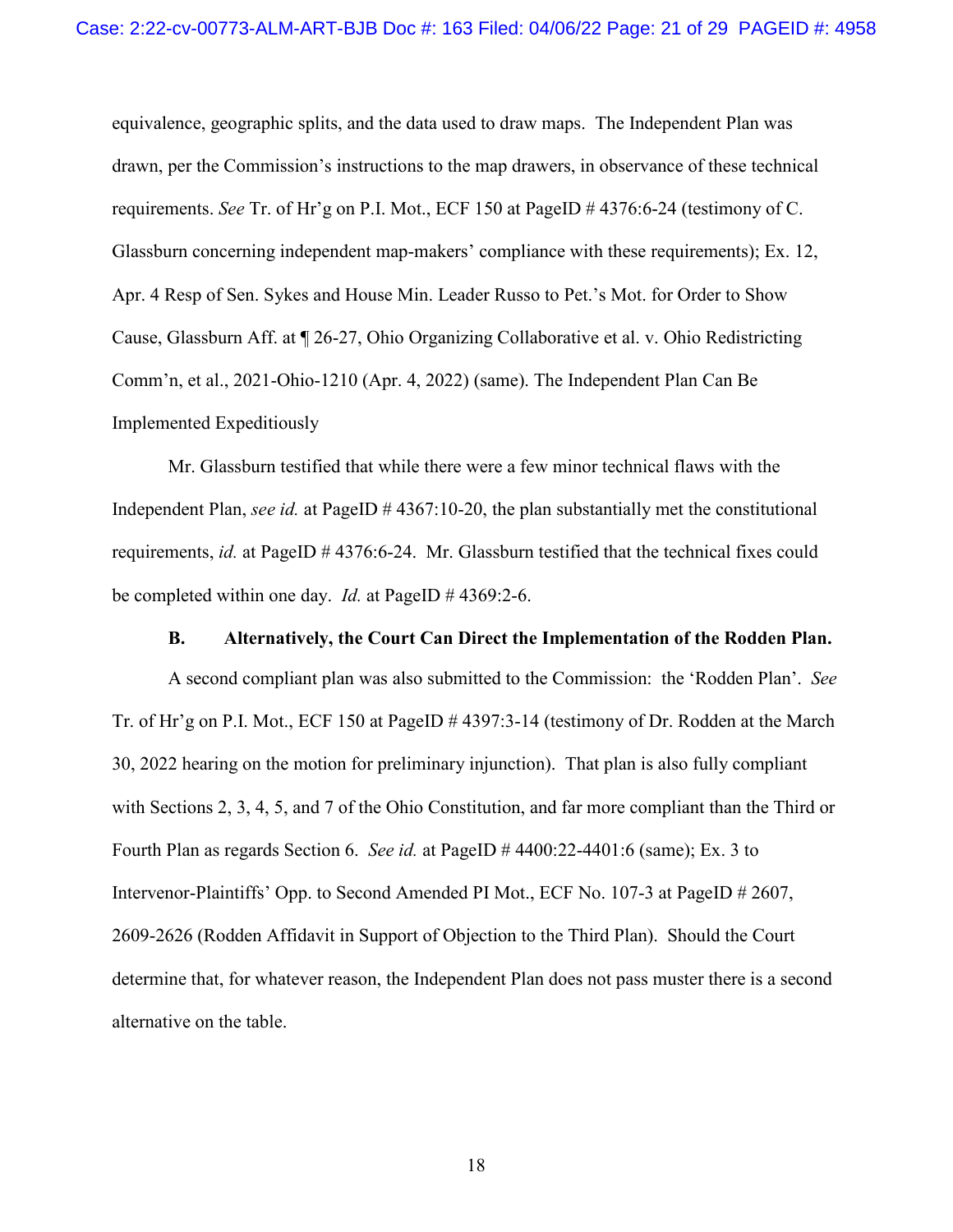# <span id="page-21-0"></span>**V. THIS COURT SHOULD NOT DIRECT THAT THE 2022 ELECTIONS TAKE PLACE PURSUANT TO THE 2011 PLAN.**

Plaintiffs themselves state that "using the old legislative districts is not an option," *see* PI Mot., ECF No. 96 at PageID # 1583, and no party has advocated for that result. This Court should refrain from reaching out for that resolution. To do so would violate both federal and state law. Moreover, given the availability of fully constitutionally viable options: the plan provided by the independent map drawers or the Rodden plan, taking an unlawful path is unnecessary.

### **A. Imposition of the 2011 Plan Would Violate Federal and State Law.**

<span id="page-21-1"></span>It is plain that elections under the 2011 plan would unconstitutionally require Ohio voters to vote under a malapportioned plan that violates *both* the U.S. and Ohio constitutions.

### **1. Imposition of the 2011 Plan Violates Federal Law.**

<span id="page-21-2"></span>Every state redraws districts based on the most recent decennial census. *Evenwel v. Abbott*, 578 U.S. 54, 60 (2016) ("Today, all States use total-population numbers from the census when designing congressional and state-legislative districts . . . ."). Ohio is no exception. *Ohio v. Raimondo*, 848 F. App'x 187, 188 (6th Cir. 2021).

The reason for this is straightforward: "the Equal Protection Clause requires that the seats in both houses of a bicameral state legislature must be apportioned on a population basis" because "an individual's right to vote for state legislators is unconstitutionally impaired when its weight is in a substantial fashion diluted when compared with votes of citizens living on other parts of the State." *Reynolds v. Sims*, 377 U.S. 533, 568 (1964); *see Karcher v. Daggett*, 462 U.S. 725, 737-38 (1983) (recognizing that "the census count represents the 'best population data available'" from which to make "good-faith attempts to achieve population equality" (citation omitted)).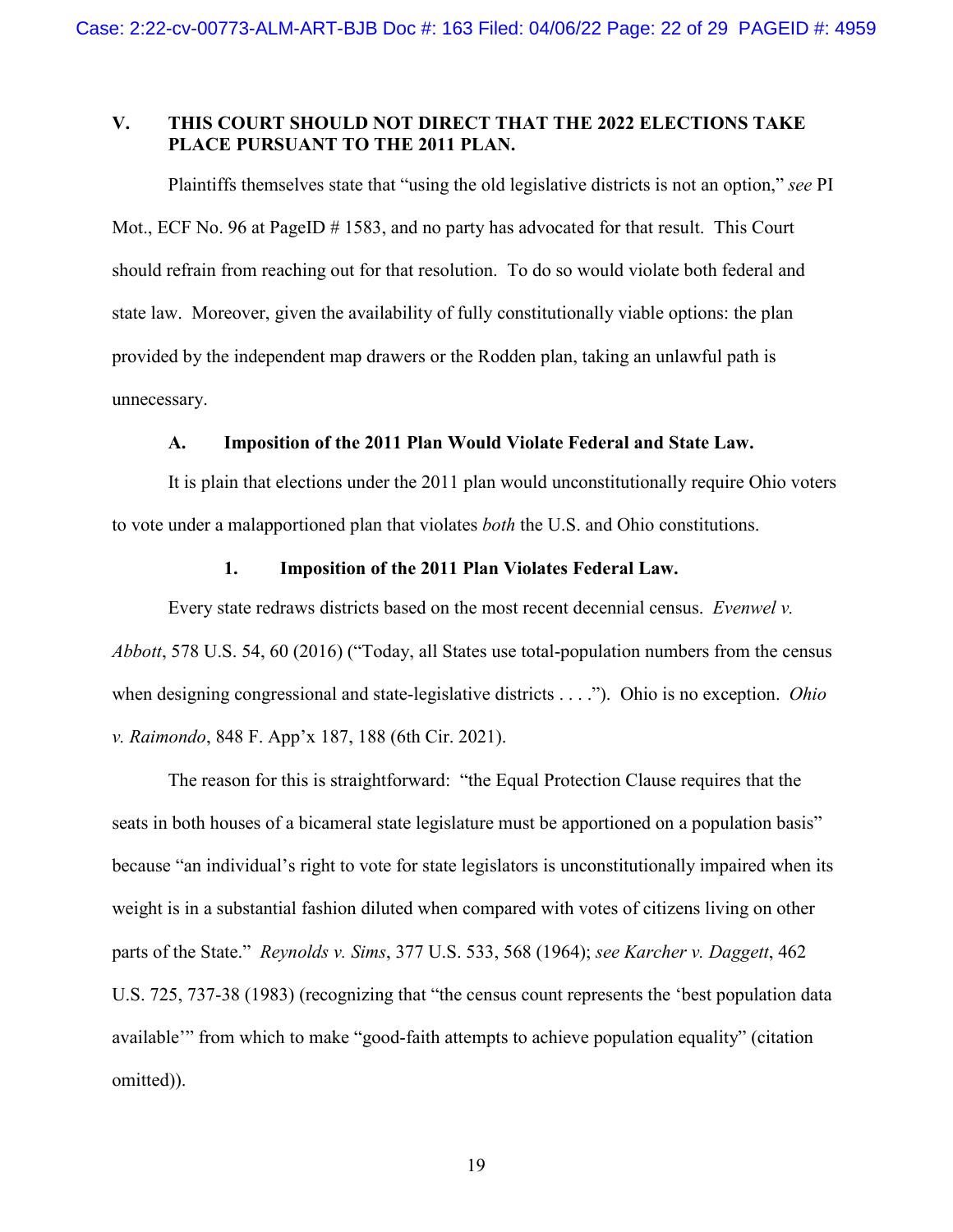Therefore, if elections were conducted pursuant to the previous decennial census populations and under the 2011 plan, that election would be "constitutionally suspect." *Reynolds*, 377 U.S. at 584 ("[I]f reapportionment were accomplished with less frequency, it would assuredly be constitutionally suspect."); *see Arizona Independent Election Commission v. Arizona Independent Redistricting Comm'n*, 576 U.S. 787, 811 (2015) (providing that the "oneperson, one-vote" principle would not permit former districts used for congressional elections "except in the 'unlikely' event that 'the decennial census makes no districting change constitutionally necessary'" (citing *Branch v. Smith*, 538 U.S. 254, 273 (2003) (plurality opinion)). $8$ 

# **2. Imposition of the 2011 Plan Violates State Law.**

<span id="page-22-0"></span>Independently, the Ohio Constitution also requires the General Assembly maps to be based on the most recent federal decennial census. Ohio Const. art. XI § 7 (stating "district boundaries shall be created by using the boundaries . . . as they exist at the time of the federal decennial census on which the redistricting is based"); *see id.* § 3 (explaining that the population of the state for redistricting purpose shall be "determined by the federal decennial census").<sup>9</sup> Requiring Ohioans to vote under a plan that is based on an older census would thus also violate the state Constitution. Given federal courts "should not pre-empt the legislative task nor 'intrude upon state policy any more than necessary,'" *White v. Weiser*, 412 U.S. 783, 795 (1973), this

 $8$  According to Plaintiffs, the population changes reflected in the 2020 census show that an election under the 2011 plan would be constitutionally infirm. PI Mot., ECF No. 96 at PageID # 1583-84.

<sup>&</sup>lt;sup>9</sup> See also Raimondo, 848 F. App'x at 188 ("Under Ohio's Constitution, Ohio uses that [census] data to redraw its state and federal voting districts."); *LWVO I*, ¶ 4 ("The commission is responsible for redistricting the boundaries of the 99 districts of the House of Representatives and the 33 Senate districts . . . after the release of the federal decennial census."); *Wilson v. Kasich*, 981 N.E.2d 814, 819 (2012) (same under previous version of Ohio Constitution).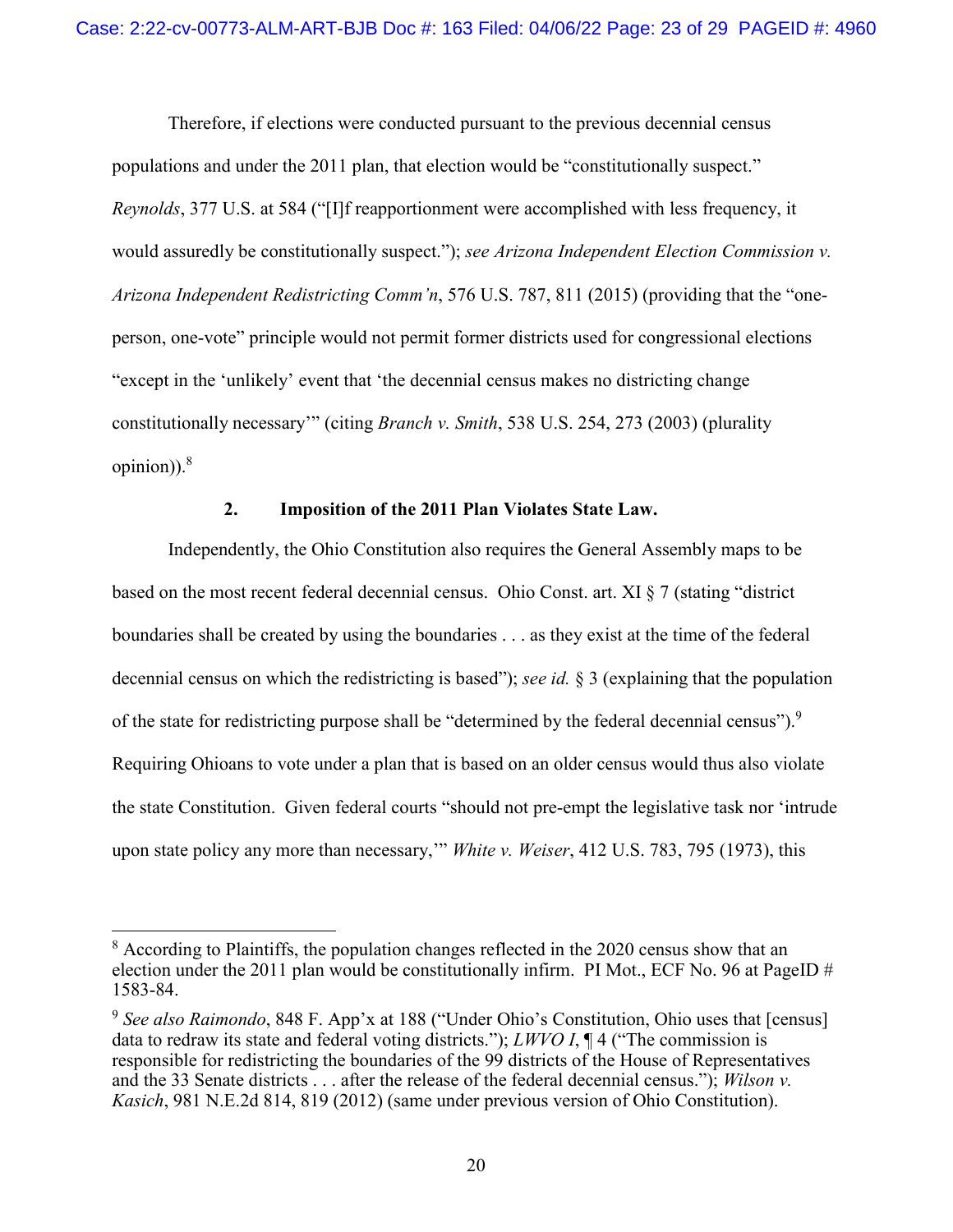Court should not permit an outcome that would result in elections occurring under the outdated 2011 plan, contrary to the will of Ohio voters and the state legislature.

### **B. Imposition of the 2011 Plan is Wholly Unnecessary.**

<span id="page-23-0"></span>While it is plainly the general rule that this Court should not impose an illegal plan, a narrow exception has been articulated in circumstances where there is absolutely no alternative. *See Upham*, 456 at 44 ("It is true that we have authorized District Courts to order or to permit elections to be held pursuant to apportionment plans that do not in all respects measure up to the legal requirements, even constitutional requirements. Necessity has been the motivating factor in these situations.") (internal citations omitted). That exception does not apply here.

As an initial matter, it bears emphasis that the Ohio legislative and judicial processes are still working, with enough time to redraw the General Assembly maps for the 2022 election. The Ohio Court is in the process of reviewing Objections and Responses to the Fourth Plan.

 But even if this Court ultimately must impose a map, there are clear alternatives to the 2011 Plan. In particular, this Court could implement a map that, like the Independent Plan, conforms to the federal and state constitution. That map suffers from none of the manifest constitutional defects of the 2011 Plan, the Third Plan or the Fourth Plan. Its existence makes clear that the "necessity" exception does not apply in this case. Alternatively, as noted above, the Court could direct the implementation of the Rodden Plan. In short, there are at least two constitutionally compliant alternatives to the 2011 Plan.

### <span id="page-23-2"></span><span id="page-23-1"></span>**VI. THE PROPOSED PROCESS MOVING FORWARD.**

# **A. The State Process Should Be Permitted to Work to an Orderly Conclusion with an April 20 Deadline So That a Valid Plan Can Be Adopted for an August 2 Primary.**

As noted above, there is a need to set a date for a General Assembly primary election. If the legislature fails to set a date, this Court should set the primary for August 2, 2022. Given the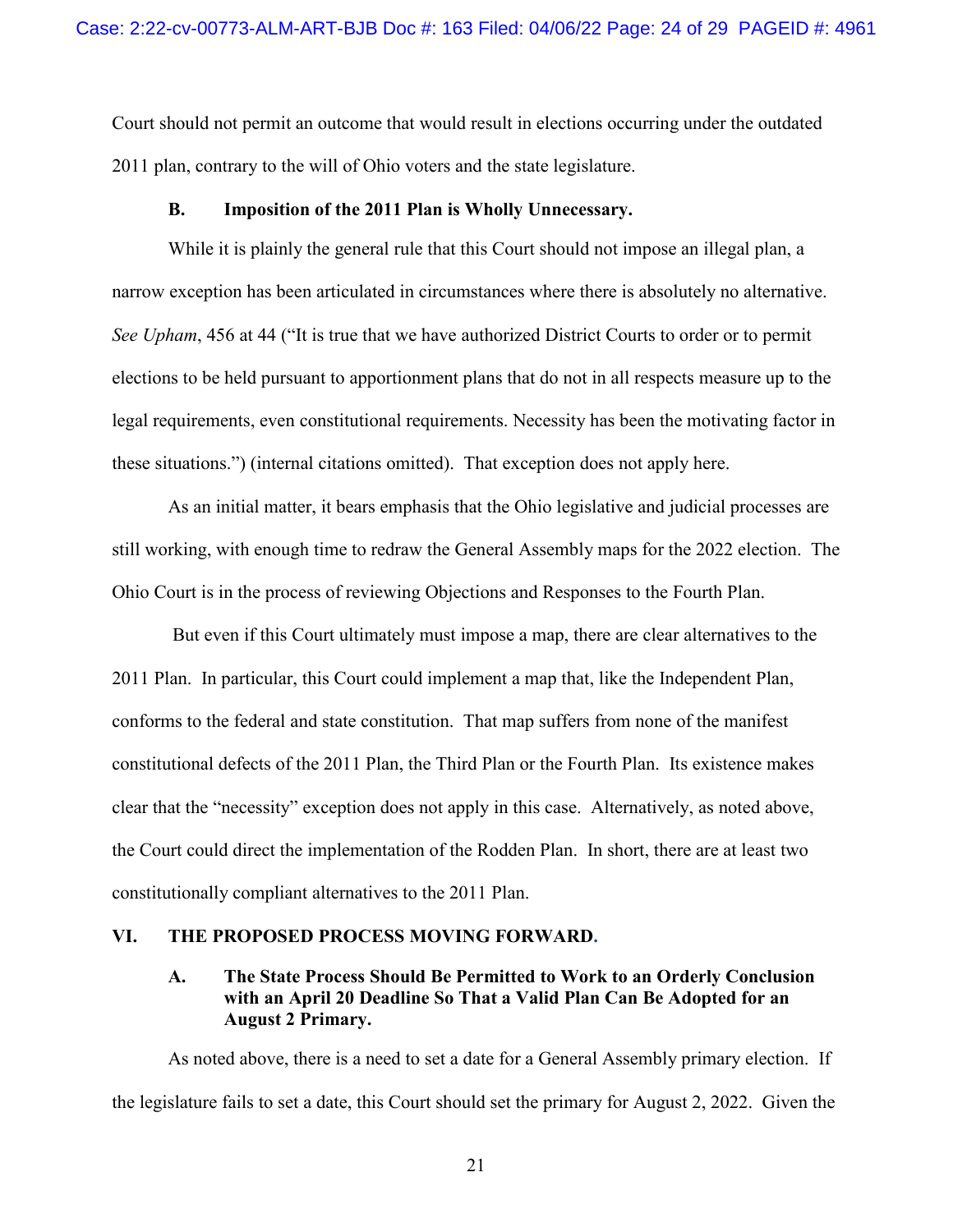Secretary's testimony, LWV Intervenors are asking this Court to set April 20, 2022 as the date for the state map drawing process to conclude.

It bears emphasis: time remains prior to the April 20 deadline for the Ohio Supreme Court and the state process to be completed. The Ohio Supreme Court is presently reviewing objections to the Fourth Plan and is determining the remedy to be imposed. Petitioners' objection to the Ohio Redistricting Commission's March 28, 2022 revised plan, *League of Women Voters of Ohio v. Ohio Redistricting Comm'n*, *et al.,* 2021-Ohio-1193 (Ohio April 1, 2022). It must be permitted to do so.

# <span id="page-24-0"></span>**B.** *Growe* **Does Not Require This Court to Endorse a Deadline for the Completion of the State Process that Results in the Imposition of the Third Plan.**

This Court can intervene to make sure that a valid plan is timely adopted. *Growe*, 507 U.S. at 34; *see also Scott v. Germano*, 381 U.S. 407, 409 (1965) (noting that the district court may intervene "in the event a *valid* reapportionment plan . . . is not timely adopted") (emphasis added). In so doing, however, this Court should not set a date so late that it ends up requiring the implementation of an *invalid* plan.

According to the representation of Jonathan Blanton of the Attorney General's Office representing the Secretary of State on March 30, the only plan that could be carried out *after* April 20, 2022 in time for an August 2, 2022 legislative primary would be the invalidated and unconstitutional Third Plan. Tr. of Hr'g on PI Mot., ECF 150 at PageID # 4311:17-4320:4. This Court should therefore not wait past April 20. To do so would unnecessarily incur a conflict between the state and federal constitutions, forcing a collision where none need occur. *See supra* Sections III.A.1–2 (only in the event of an *unavoidable* conflict between state and federal law does the latter preempt the former).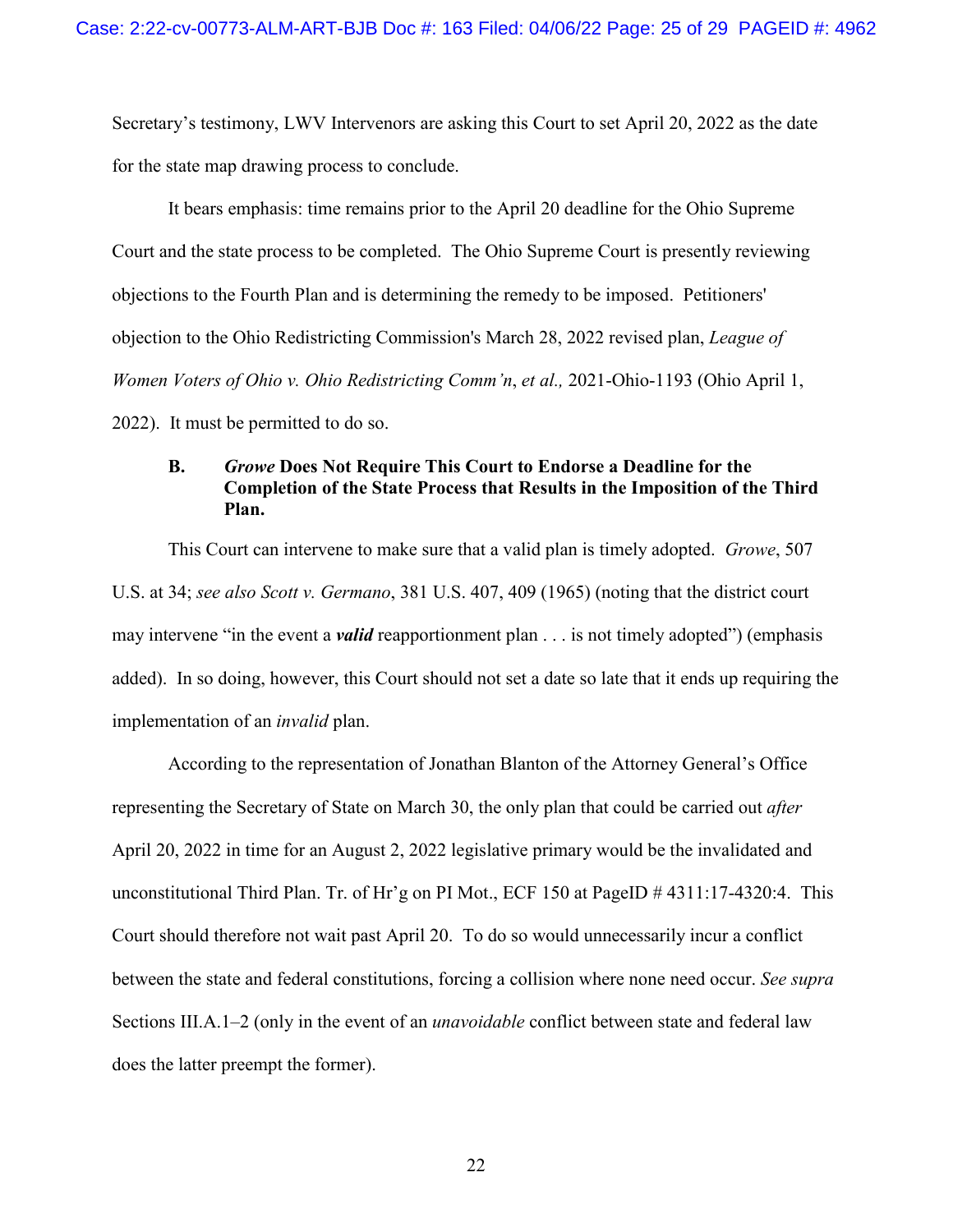Delay past April 20 is not required by *Growe*, and under these circumstances such delay would in fact defy that case's reasoning*. Growe* does not call for delay for its own sake, but only where delay serves the interests of deference to state policy and leaving intact state courts' jurisdiction. *See* 507 U.S. at 35–37. Here, for this Court to refrain from intervening until after April 20 would end up necessitating a far *greater* intrusion on state policy. As set forth above, ordering a map that violates at least two provisions of the Ohio Constitution, contrary to the judgment of the Supreme Court of Ohio and the expressed will of a supermajority of Ohio voters would be just such an intrusion. To delay past April 20 in the name of deference to state autonomy would thus be a self-defeating measure.

# <span id="page-25-0"></span>**C. As a Fail-Safe in the Event That the Ohio Process Does Not Timely Resolve, This Court Should Promptly Appoint Special Masters to Finalize the Independent Plan.**

The Independent Plan is substantively complete, in need of only a few technical refinements. Tr. of Hr'g on PI Mot., ECF 150 at PageID # 4367:10-20. Moreover, the independent map drawers (Johnson and McDonald) are the best equipped individuals to perform this task, given their prior investment in the process. Ex. 9, Tr. of Mar. 21, 2022 Ohio Redistricting Comm'n Hrg., at 1–2.

Accordingly, the most efficient process here would entail the appointment of the independent map drawers as Special Masters so that they can finalize the Independent Plan. It can be accomplished within a day. Tr. of Hr'g on PI Mot., ECF 150 at PageID # 4369:2-6 ("Q. Mr. Glassburn, you had said that there might be some technical flaws in the independent mapmakers' map. How long would it take, in your opinion, to identify and fix those technical flaws? A. No more than one day.").

In light of the nominal amount of work needed to finalize the Independent Plan, LVW Intervenors propose that the Special Masters be directed to begin work on April 18. This will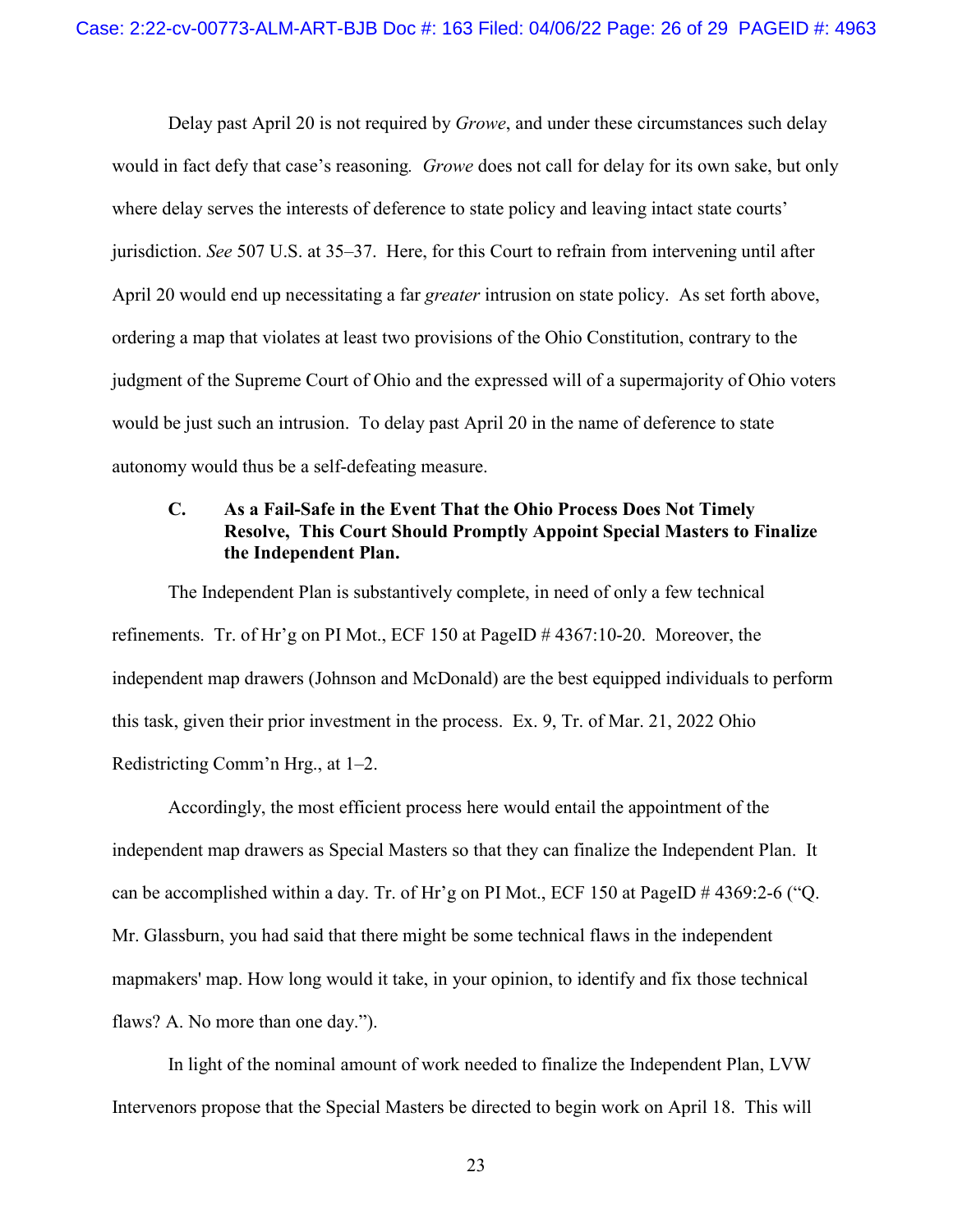assure that that there is a plan available on April 20, 2022 should the Ohio process not produce a final plan by that date.

# <span id="page-26-0"></span>**VII. CONCLUSION.**

For the foregoing reasons, this Court should deny the motion for preliminary injunction, set April 20, 2022 as the deadline for the state process to conclude prior to federal court intervention, move the primary to August 2, 2022 (should the General Assembly not do so by April 20), and appoint Drs. Johnson and McDonald as special masters to finalize the Independent Plan should it be necessary for this Court to direct its implementation.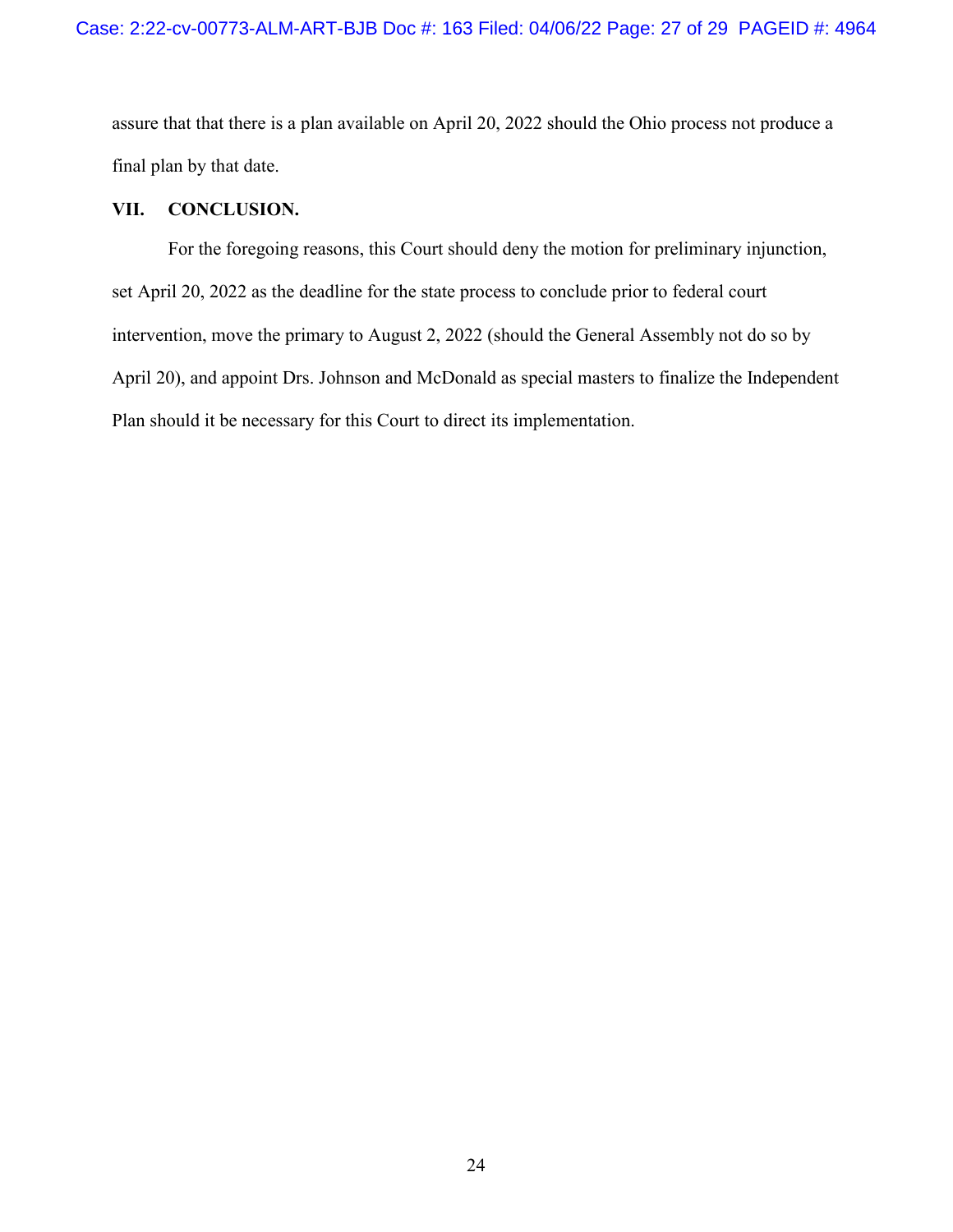Dated: April 6, 2022

Robert D. Fram COVINGTON & BURLING, LLP Salesforce Tower 415 Mission Street, Suite 5400 San Francisco, CA 94105-2533 (415) 591-6000 rfram@cov.com

James Hovard\* COVINGTON & BURLING, LLP 3000 El Camino Real 5 Palo Alto Square, 10th Floor Palo Alto, CA 94306-2112 (650) 632-4700 jhovard@cov.com

\* *Pro hac vice* application forthcoming \*\* *Pro hac vice* application pending

Respectfully submitted,

*/s/ Freda J. Levenson* 

Freda J. Levenson (0045916) *Counsel of Record*  ACLU OF OHIO FOUNDATION, INC. 4506 Chester Avenue Cleveland, OH 44103 (614) 586-1972 x125 flevenson@acluohio.org

David J. Carey (0088787) ACLU OF OHIO FOUNDATION, INC. 1108 City Park Avenue, Suite 203 Columbus, OH 43206 (614) 586-1972 x2004 dcarey@acluohio.org

Alora Thomas\* Julie A. Ebenstein\* AMERICAN CIVIL LIBERTIES UNION 125 Broad Street New York, NY 10004 (212) 519-7866 athomas@aclu.org jebenstein@aclu.org